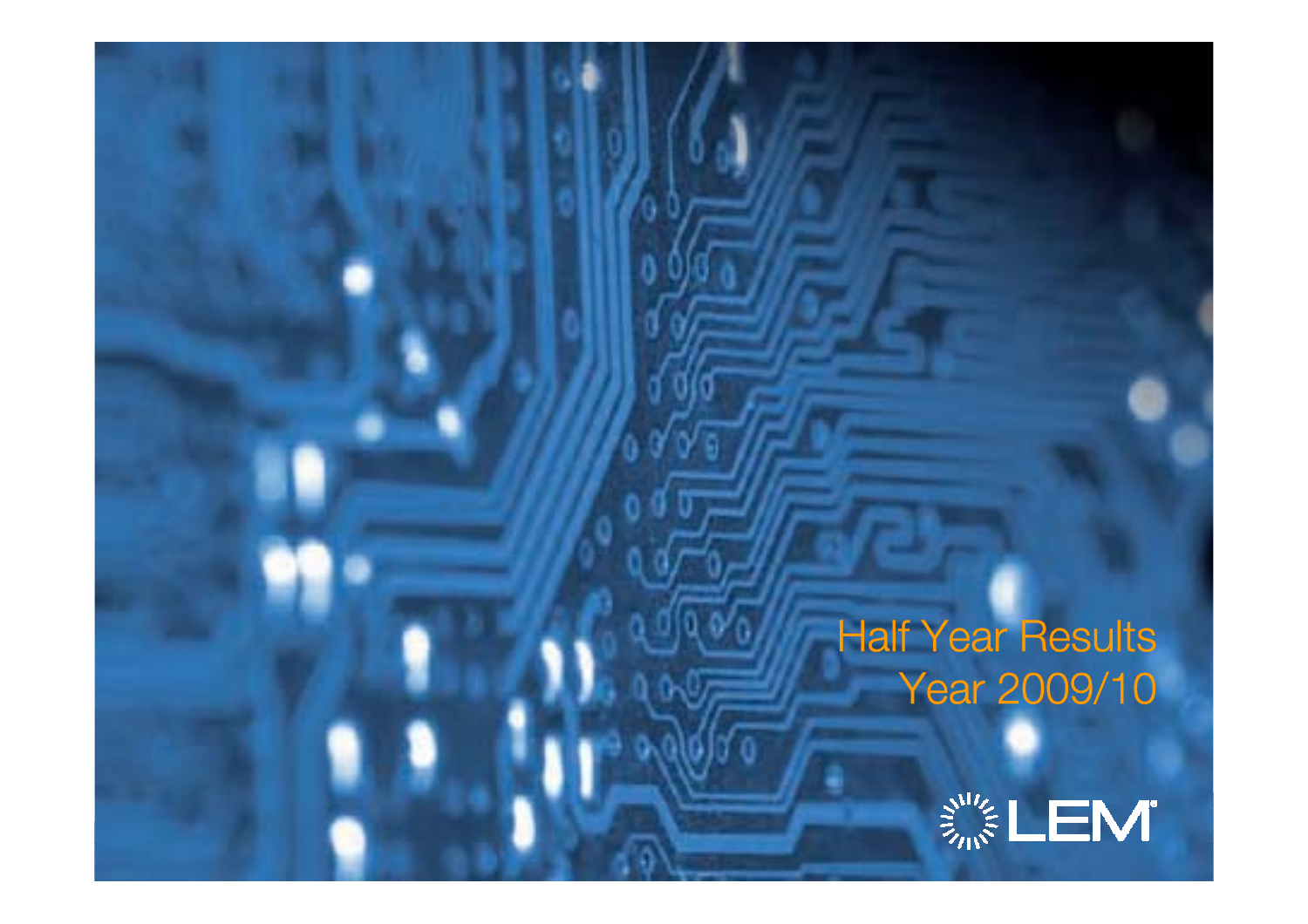# Agenda

- 1. LEM at a Glance
- 2. Business Review
- 3. Financial Review
- 4. Outlook





5 November 2009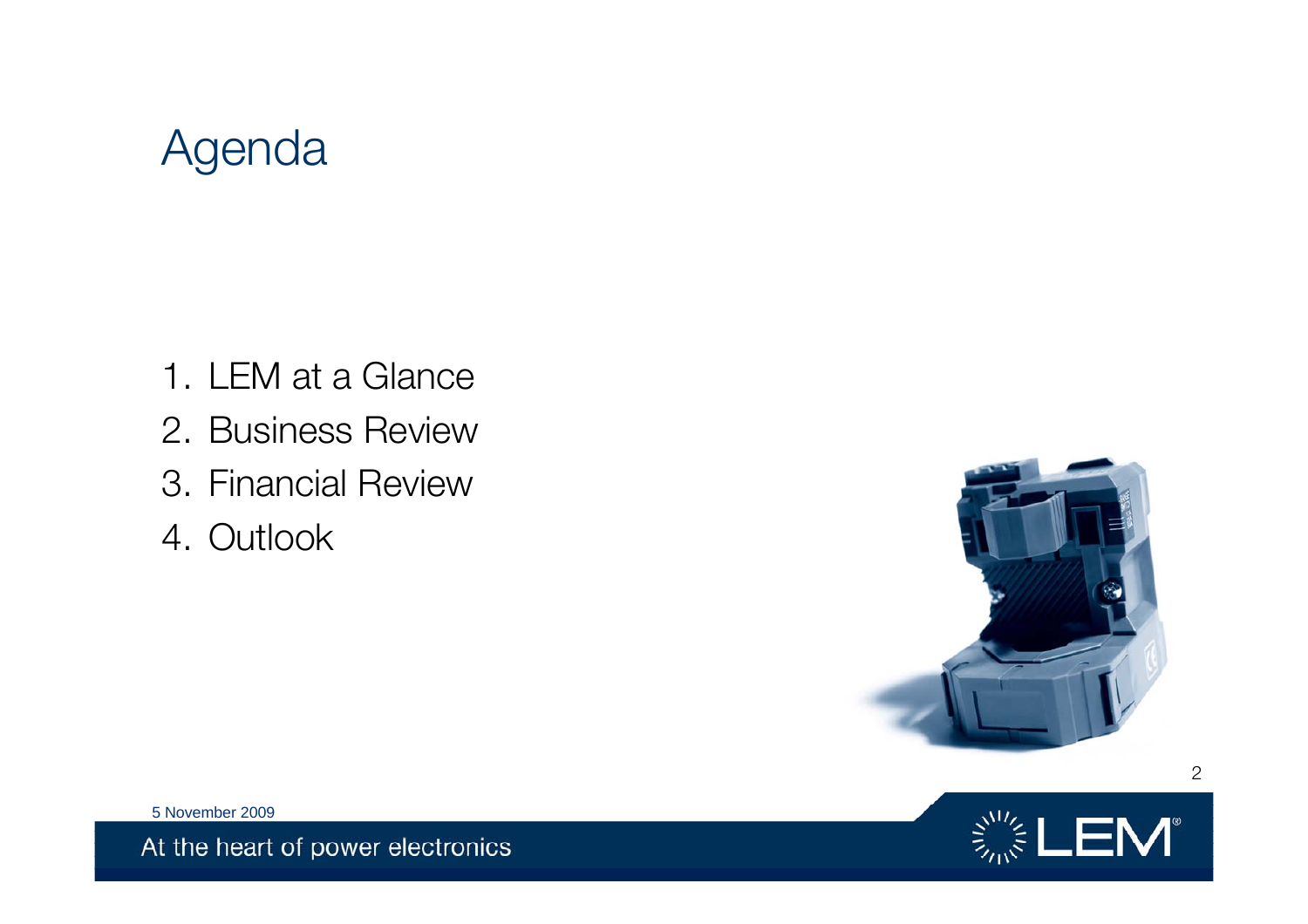### 1. About LEM

- $\bullet$  LEM is the global market leader in providing innovative and high quality solutions for measuring electrical parameters
- $\bullet$  The current and voltage transducers are used in a broad range of applications in industrial, traction, energy & automation and automotive markets
- $\bullet$  LEM is a high growth global company with approximately 950 employees Production plants are in Geneva (Switzerland), Copenhagen (Denmark), Machida (Japan), Beijing (China) and regional sales offices close to the clients locations
- $\bullet$  LEM is listed on the SIX Swiss Exchange since 1986 Market cap of CHF 300 million (as per 30.09.2009)

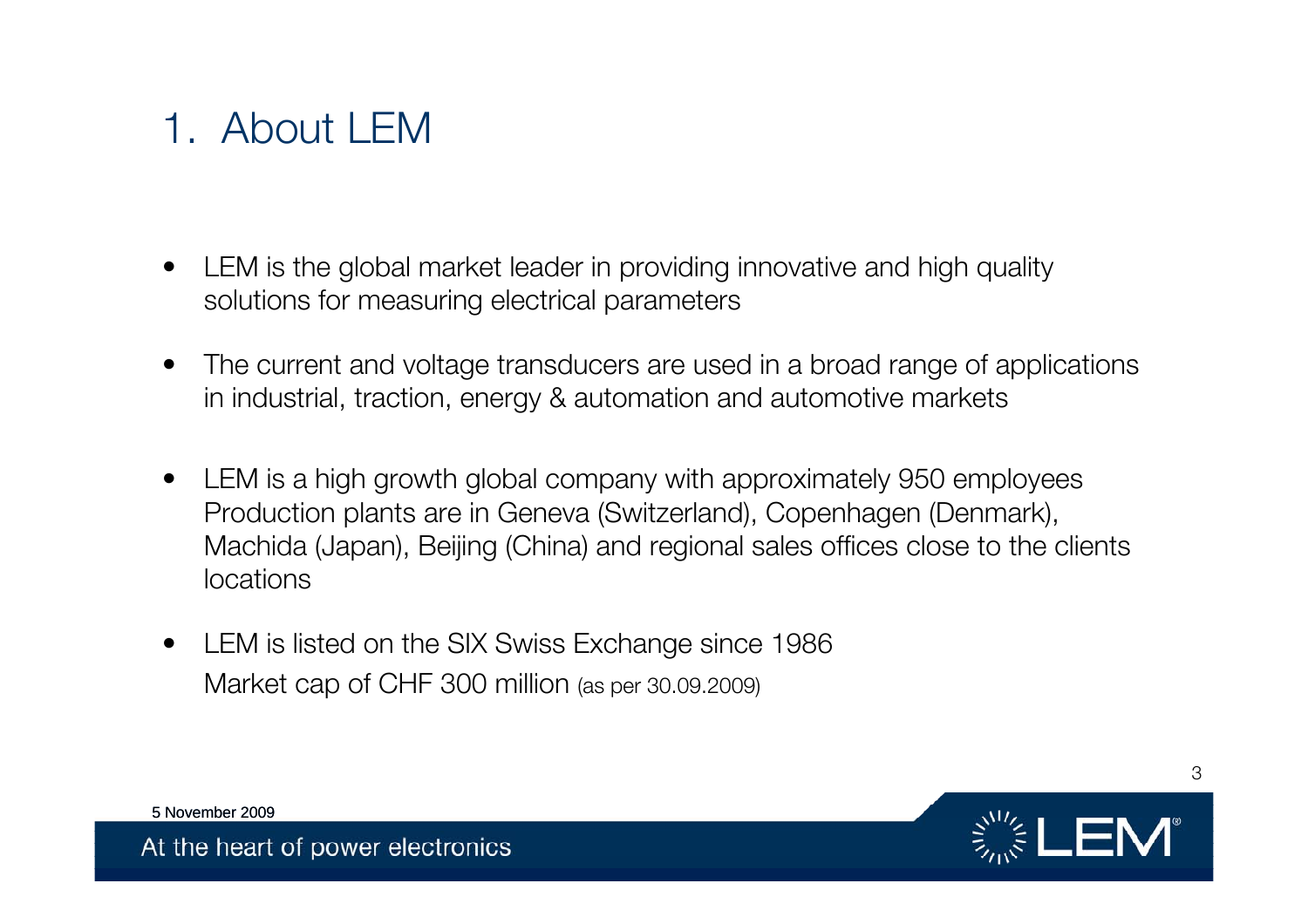### 1. LEM Sales and Operations

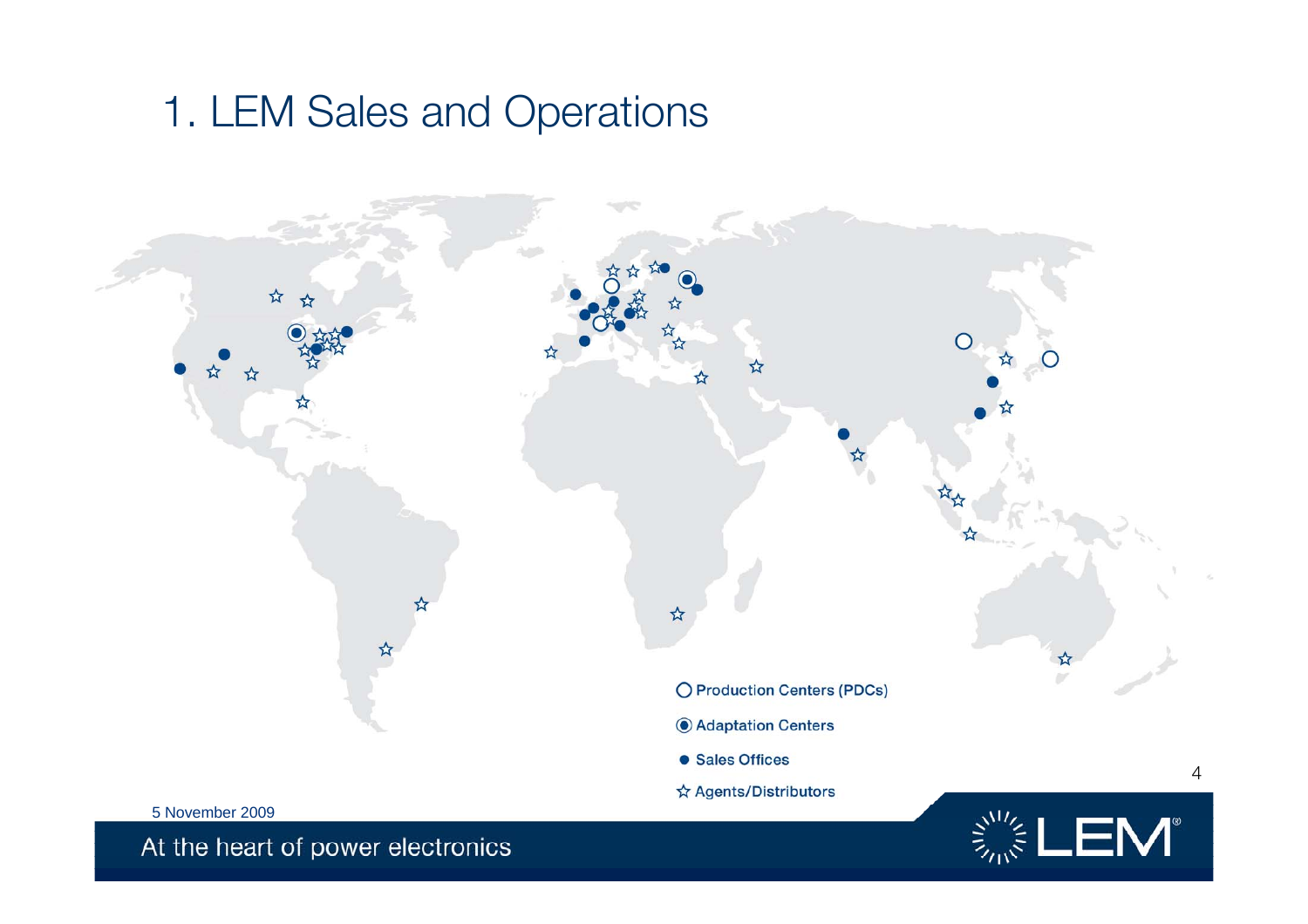### 1. LEM at a Glance - Markets Served

### **Traditional Markets** New Markets

- •**Industry** 
	- All areas of reliable current measurement
	- Motor drives, power conversion AC/DC, power supplies, UPS, welding, medical scanners, new energies, leakage current, test & measurement

#### •Traction & Trackside

- on-board applications, inverters
- Trackside and energy monitoring

#### •Automotive

- Battery Management (all car types)
- Electric Motor Control (HEV-EV)

- • Energy & Automation
	- Process control
	- Battery Monitoring, Energy Metering



5 November 2009

At the heart of power electronics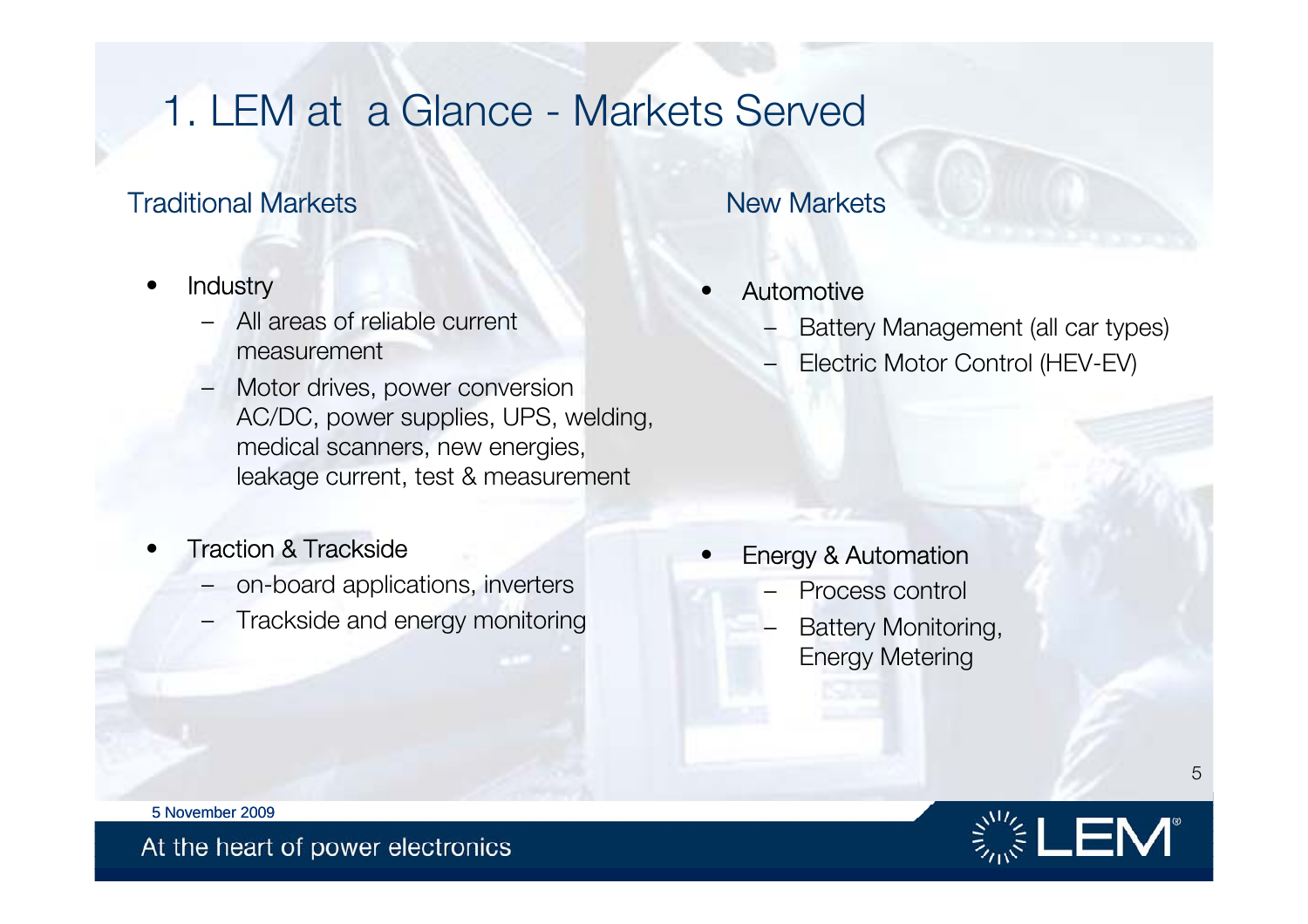### 2. Business Review





5 November 2009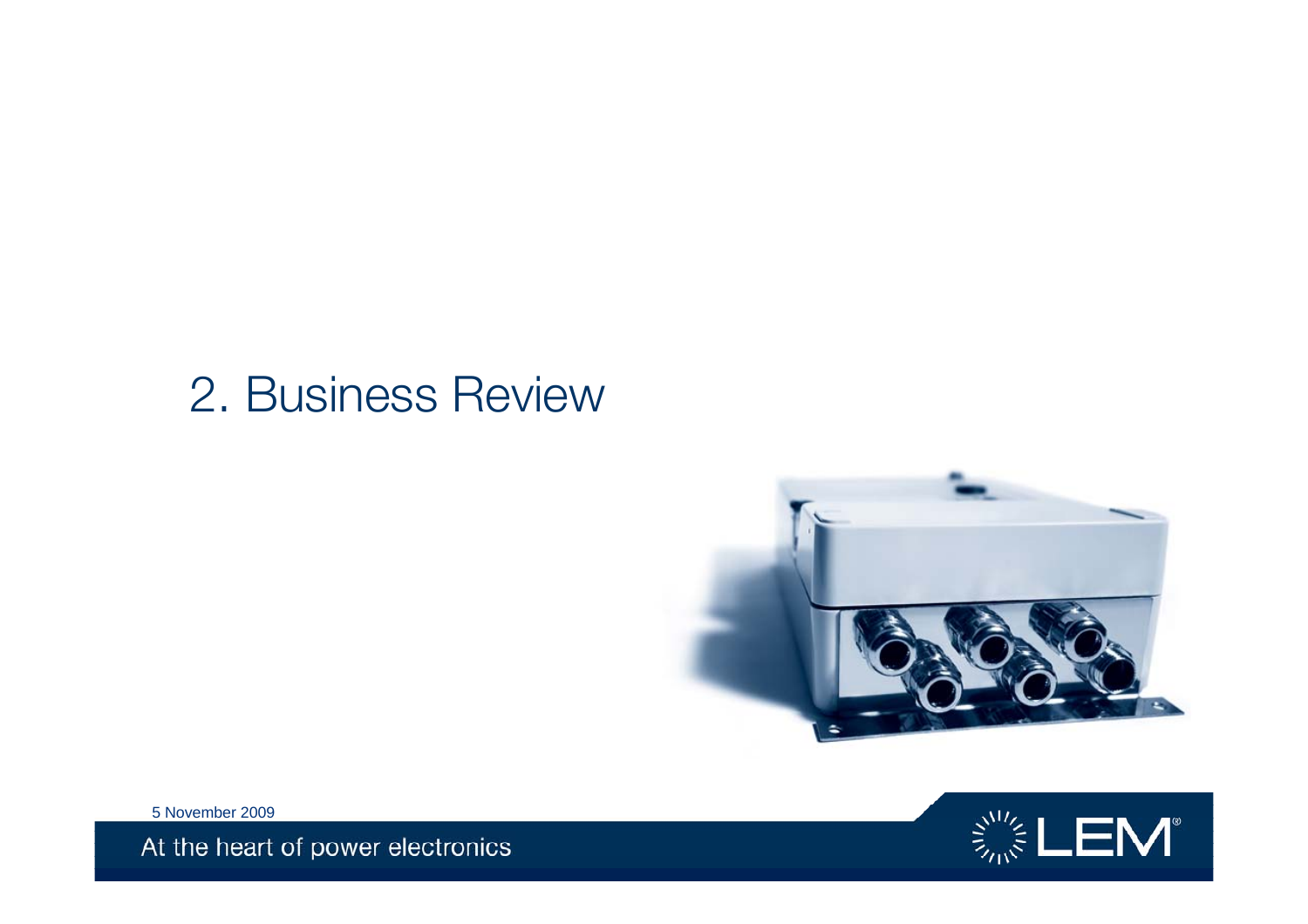### 2. Highlights H1 2009/10

- $\bullet$ Sales decreased to CHF 78.8 million, -29.0% to the prior year
- $\bullet$  On the road to recovery
	- Q2 to Q1 up 21%
	- Positive book to bill ratio in H1 2009/10 of 1.09
	- Upturn in all 4 markets
- $\bullet$ Operational EBIT of CHF 8.6 million, or 10.9% of sales,-60% to prior year
- • Net profit decreased to CHF 1.6 million due to the provisions for the stock option plans of CHF 4.8 million
- •Market share growth in Industrial segment
- •LEM Danfysik integration progressing well, earnings for the Group
- •Opening of a new plant in Beijing, China



5 November 2009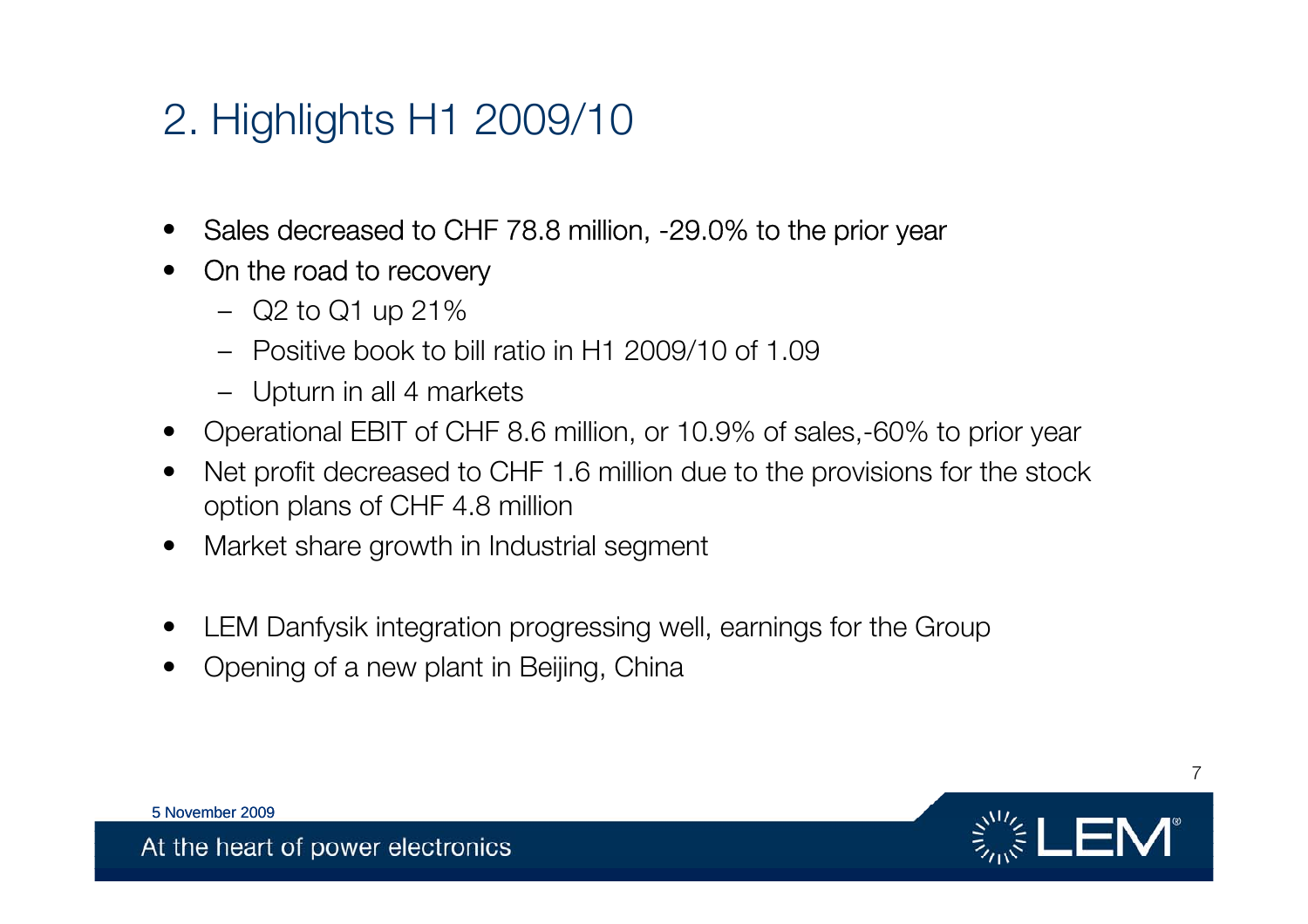### 2. Net Sales



| In CHF millions    | <b>Sales</b> | Growth       | Growth       |
|--------------------|--------------|--------------|--------------|
|                    |              | $H1$ to $H1$ | $Q2$ to $Q1$ |
| <b>Total Sales</b> | 78.8         | $-29%$       | 21%          |
| Industrial         | 72.7         | $-29%$       | 21%          |
| Automotive         | 6.1          | $-33%$       | 22%          |

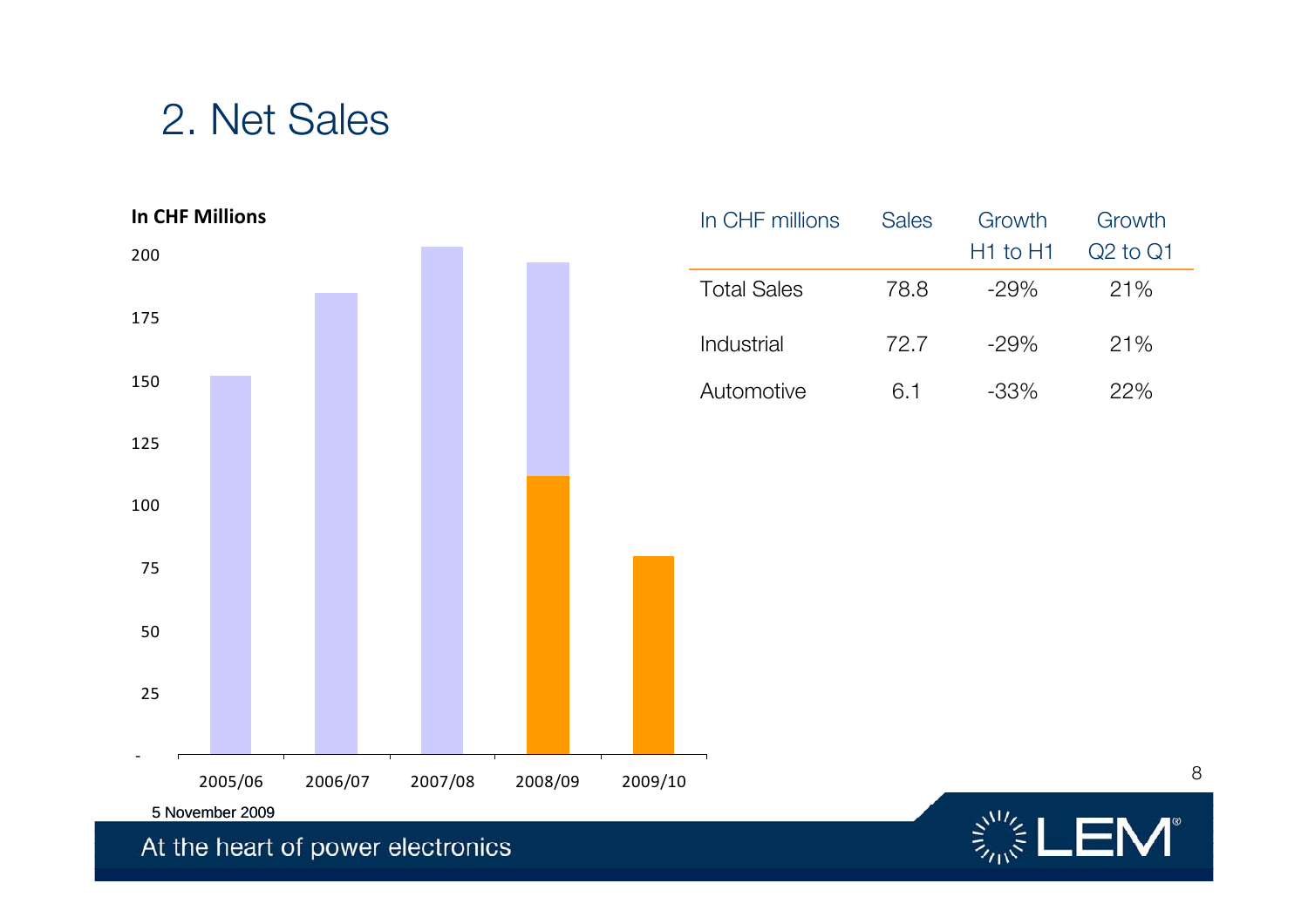### 2. Industrial Segment: Regional Markets



| <b>Sales</b><br>growth rates | $H1$ to $H1$ | $Q2$ to $Q1$ |
|------------------------------|--------------|--------------|
| Europe                       | -35%         | 17%          |
| N. America                   | $-27%$       | 16%          |
| Asia                         | $-12%$       | 29%          |
| <b>ROW</b>                   | $-48%$       | 79%          |
| Total                        | $-29\%$      | 21%          |

| Strong recovery in Asia                |     |
|----------------------------------------|-----|
| China Q2 to Q1                         | 46% |
| China H <sub>1</sub> to H <sub>1</sub> | 9%  |



5 November 2009

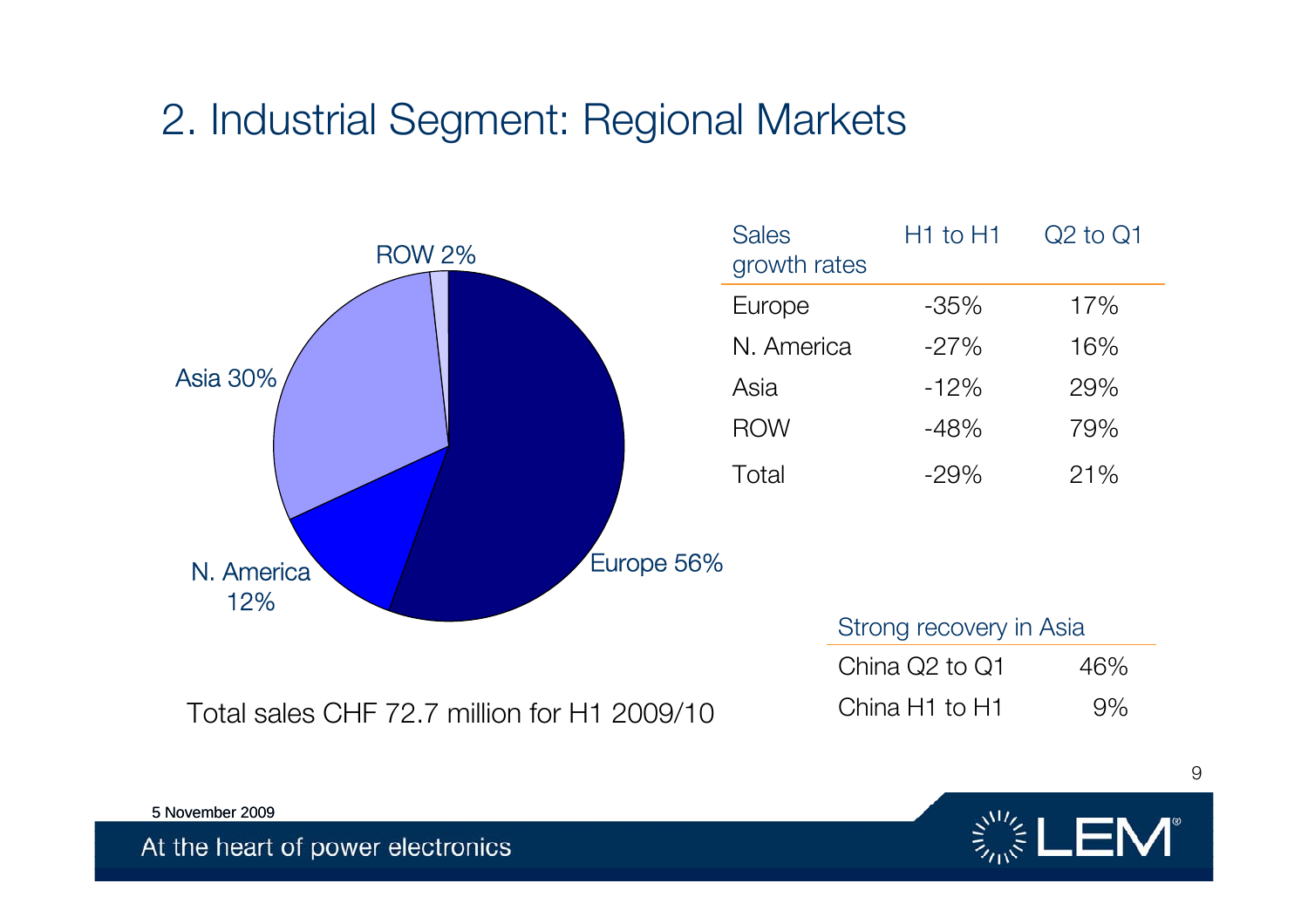### 2. Industrial Segment: Business Development

In CHF millions



#### **CDP. EBIT** in % of sales

### Markets and Applications

Industry: declined by 32% - however strong recovery of solar, wind and drives in the last quarter

**Traction:** decreased by 12% due to decline in Russian business and somefreight train project cancellations

Energy & Automation: decreased by 34% still from a small basis mainly due to less demand in factory automation



At the heart of power electronics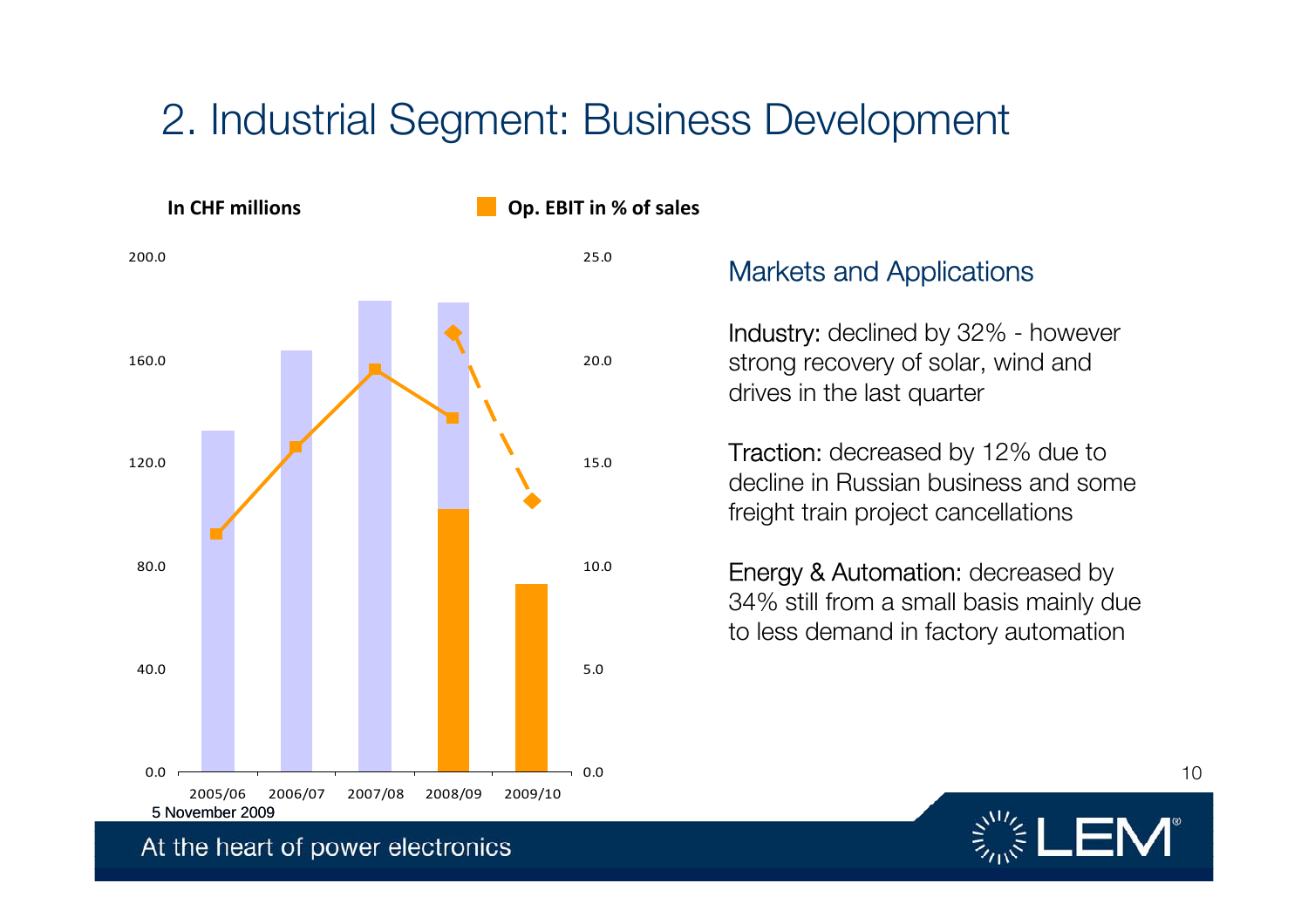### 2. Industrial Segment: Business Development Results for Industry Market

| <b>New Business</b>         | <b>Region</b> | $Sop*$         | $SoP*$         |
|-----------------------------|---------------|----------------|----------------|
| > CHF 0.5 millions          |               | 2009/10        | 2010/11        |
| Photovoltaic, Wind          | China         | Started in Q1  |                |
| Photovoltaic                | Japan         | Q <sub>4</sub> |                |
| <b>Photovoltaic, Drives</b> | Germany       | Q4             |                |
| Wind                        | Scandinavia   | Q <sub>3</sub> |                |
| Drives, Air conditioning    | Scandinavia   | Q4             | Q <sub>1</sub> |
| Photovoltaic, Wind          | Spain         |                | Q <sub>1</sub> |
| Drives, Air conditioning    | N. America    | Q4             | Q1             |

\*SOP= Start Of Production

5 November 2009

At the heart of power electronics

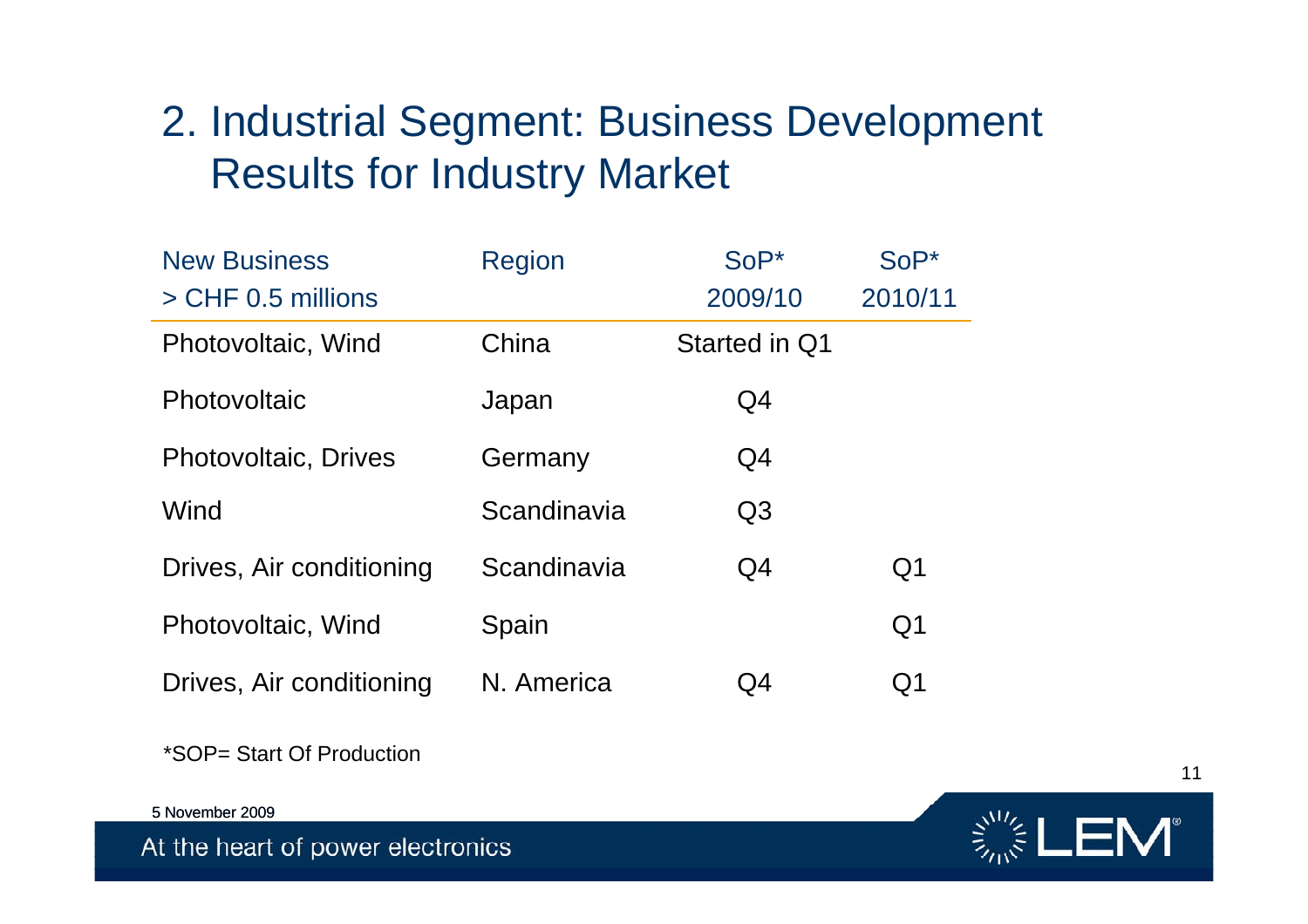### 2. Industrial Segment: Business Development LEM Danfysik

- •Acquired retroactively 1 July 2009
- •Total purchase price of CHF 7.4 million
- •Sales in Q2 of CHF 1.5 million
- $\bullet$  Strategic bolt-on acquisition to strengthen the position of LEM in the area of high precision current and voltage measurements
- $\bullet$  Main applications for these new products: medical scanners, precision industrial motor controls, test & measurement
- $\bullet$  Integration within LEM in good progress and initially focused on the Commercial side
- •Profitability in Q2, after costs of depreciation of the IPR, is positive



12

5 November 2009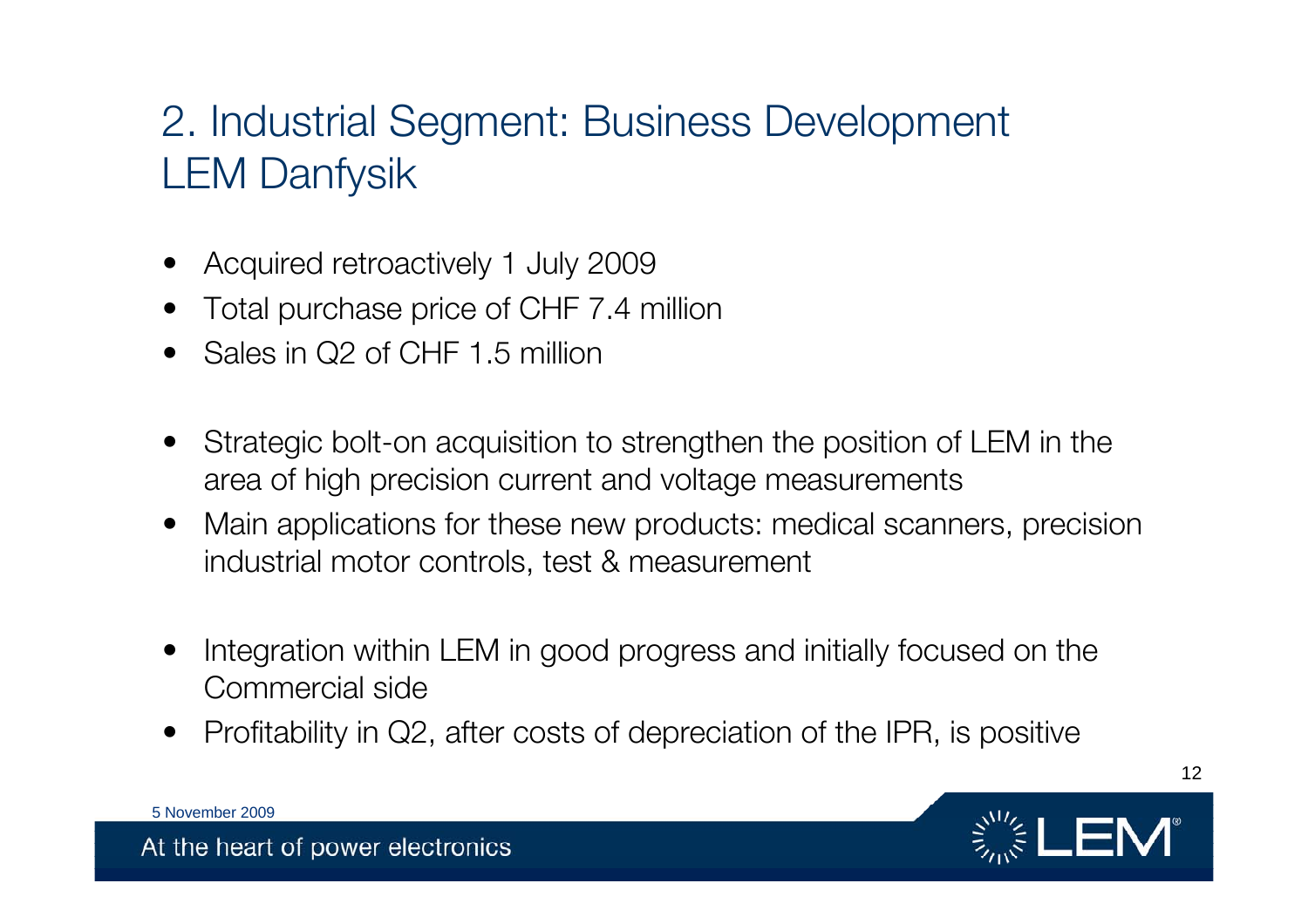### 2. Industrial Segment: Business Development Increase in Market Share

- LEM's continued focus on commercial strengths and operational excellence have proven to be rewarding in the market, especially during the economic crisis
- We estimate that our market share has improved by more than 2 percentage points in the Industry market and even more in the Traction market



13

5 November 2009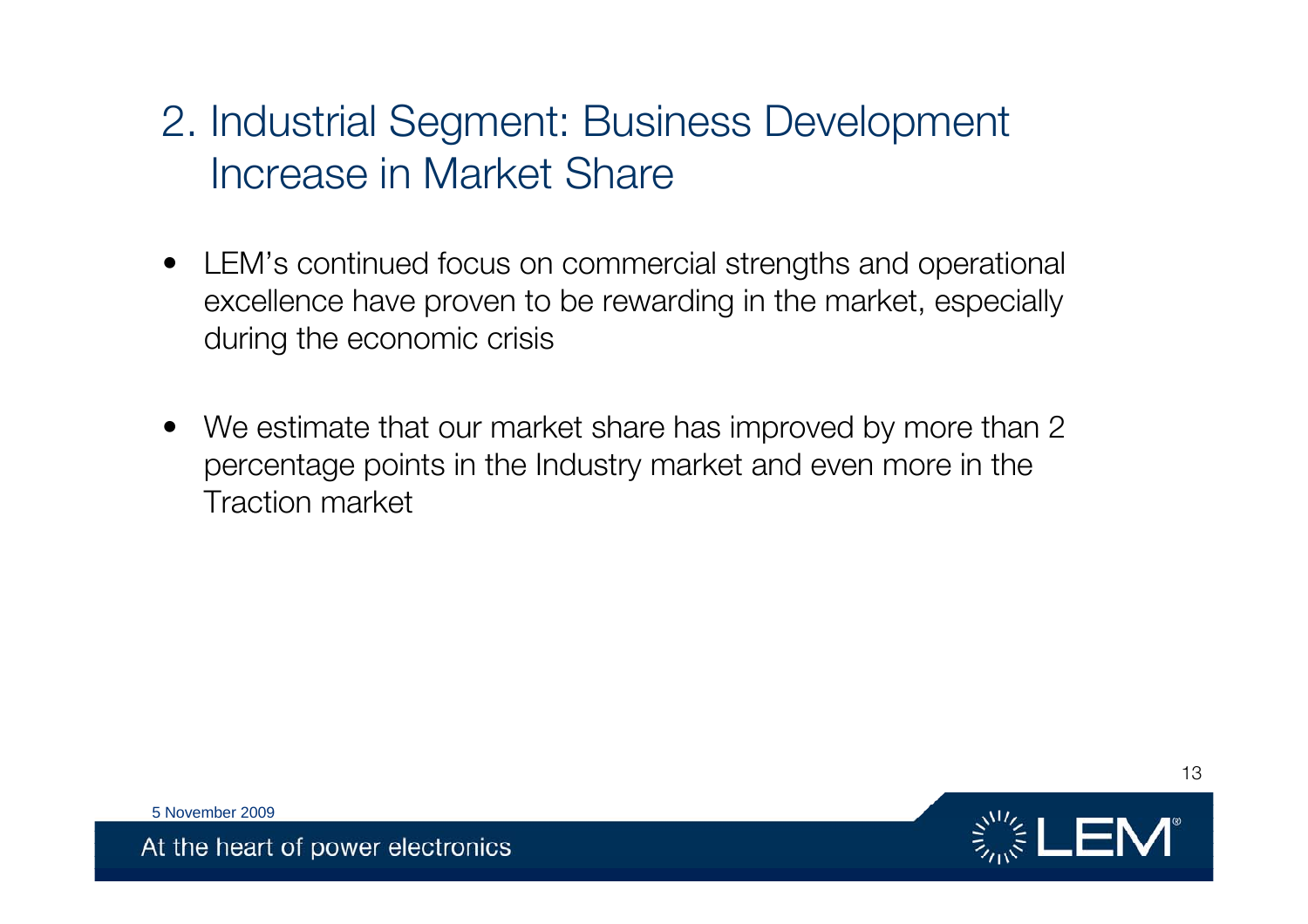### 2. Automotive Segment: Regional Markets



| <b>Sales</b><br>growth rates | $H1$ to $H1$ | $Q2$ to $Q1$ |
|------------------------------|--------------|--------------|
| Europe                       | 11%          | $-16%$       |
| N. America                   | $-38%$       | 16%          |
| Asia                         | $-32%$       | 42%          |
| Total                        | $-33\%$      | 22%          |

Strong recovery in Asia and N. America

Total sales CHF 6.1 million for H1 2009/10



5 November 2009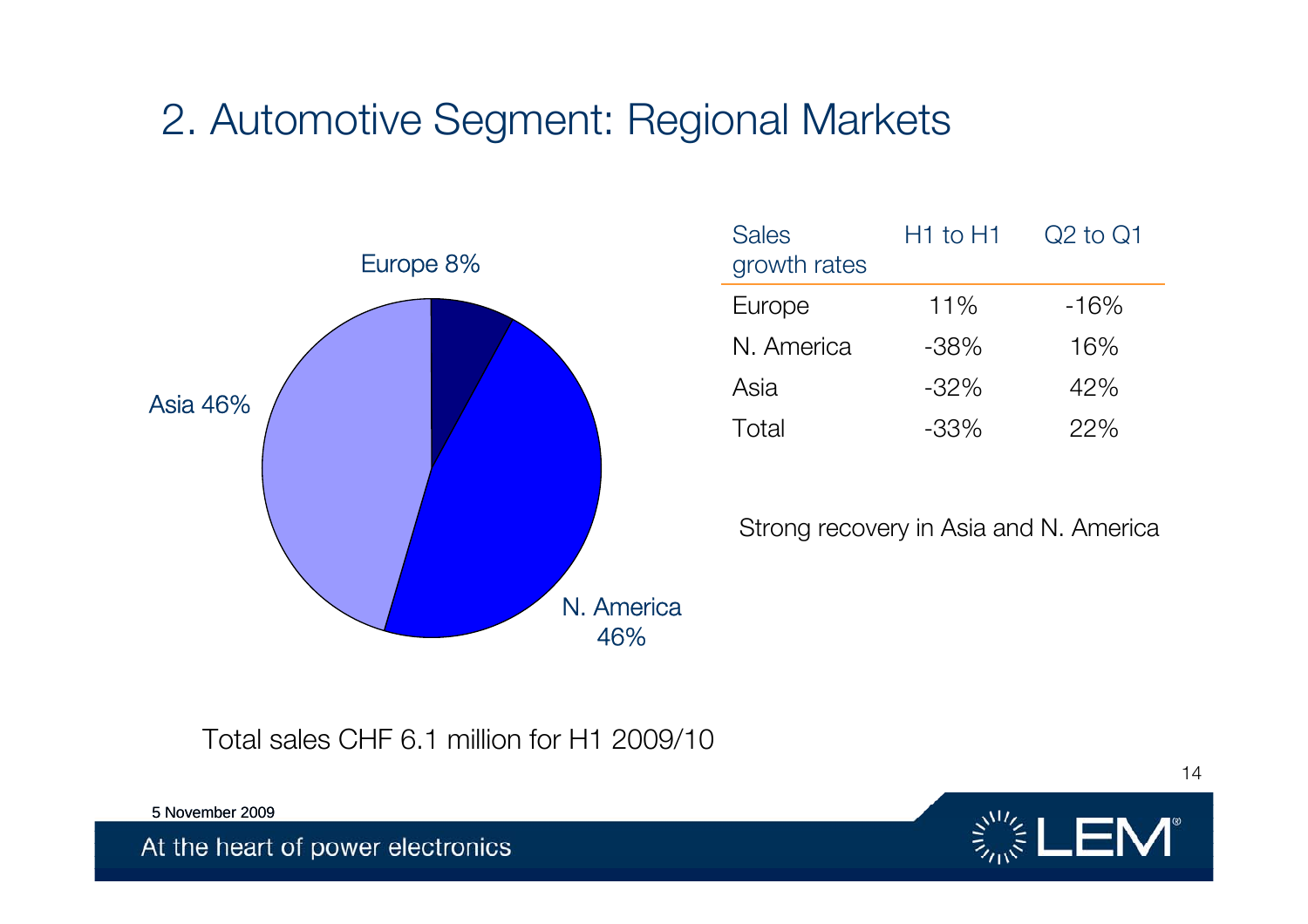### 2. Automotive Segment: Business Development



Market

- Start of production for two key customers in USA and Japan
- More new starts of production later in 2009/10

### **Applications**

- Battery management
- Motor Controls

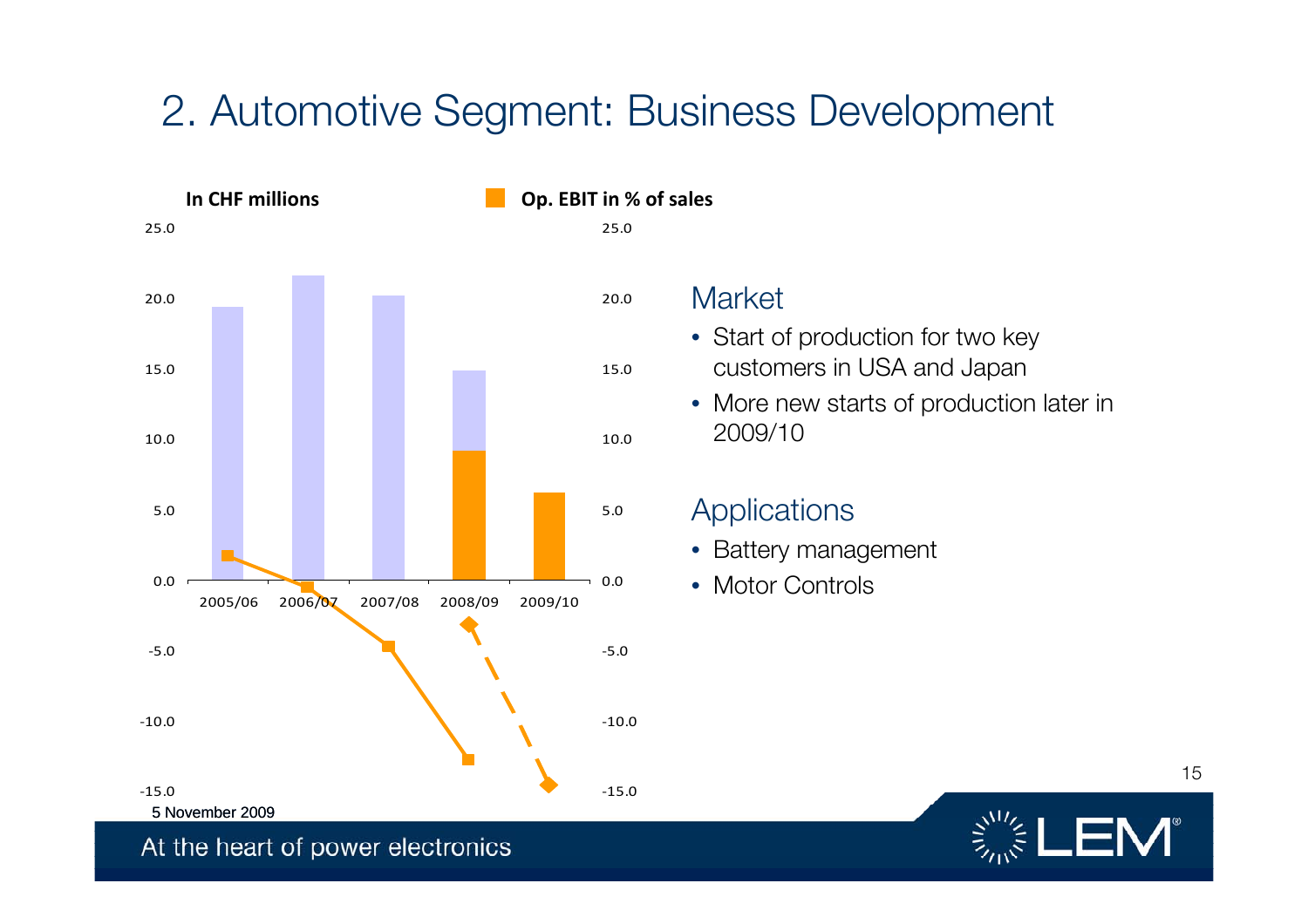### 2. Automotive Segment: Business Development Results for Automotive Market

| <b>New Business</b> | Application | in volume     | <b>SoP</b> | <b>SoP</b>     |
|---------------------|-------------|---------------|------------|----------------|
| $>$ CHF 0.5 million |             |               | 2009       | 2010/11        |
|                     |             |               | /10        |                |
| China               | BM, EV, HEV | X             |            | Q2             |
| Japan               | EV, HEV     | started in Q2 |            |                |
| Japan               | BM          |               | Q3         | Q2             |
| Japan               | <b>EPS</b>  | X             |            |                |
| Korea               | EV, HEV     |               |            | Q <sub>1</sub> |
| Europe              | BM          | X             | Q3         |                |
| Europe              | EV, HEV     |               | Q4         | Q1, Q2         |
| <b>USA</b>          | EV, HEV, BM | X             | Q4         |                |

16EV = electric vehicle, HEV = hybrid electric vehicle, BM = battery management, EPS = Electric Power Steering

5 November 2009

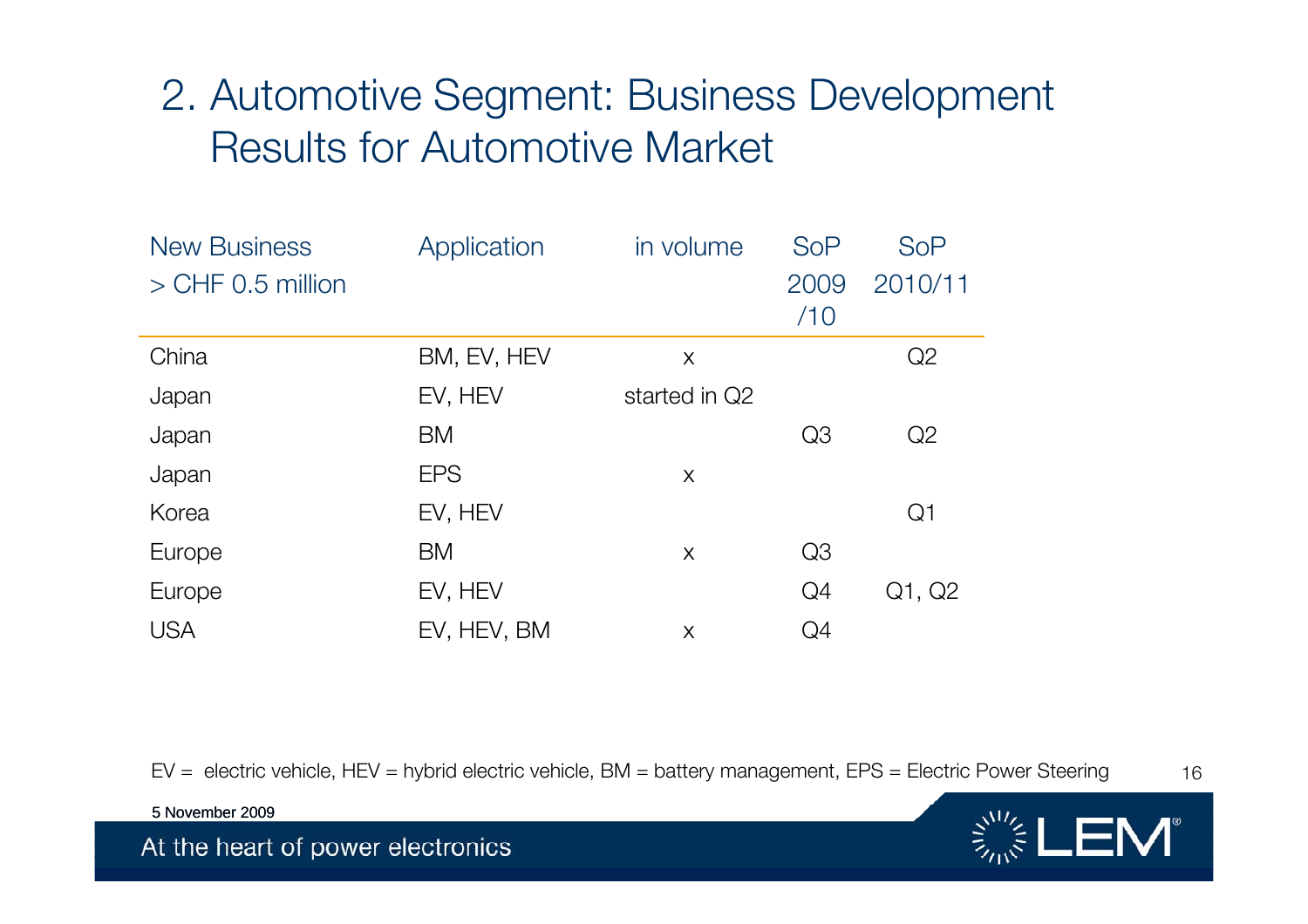### 2. Business Development China

### Sales

- Sales growth back to 2008/09 level
- Market share now close to 50%

#### Production

•Opening of new 10'000 m2 facility





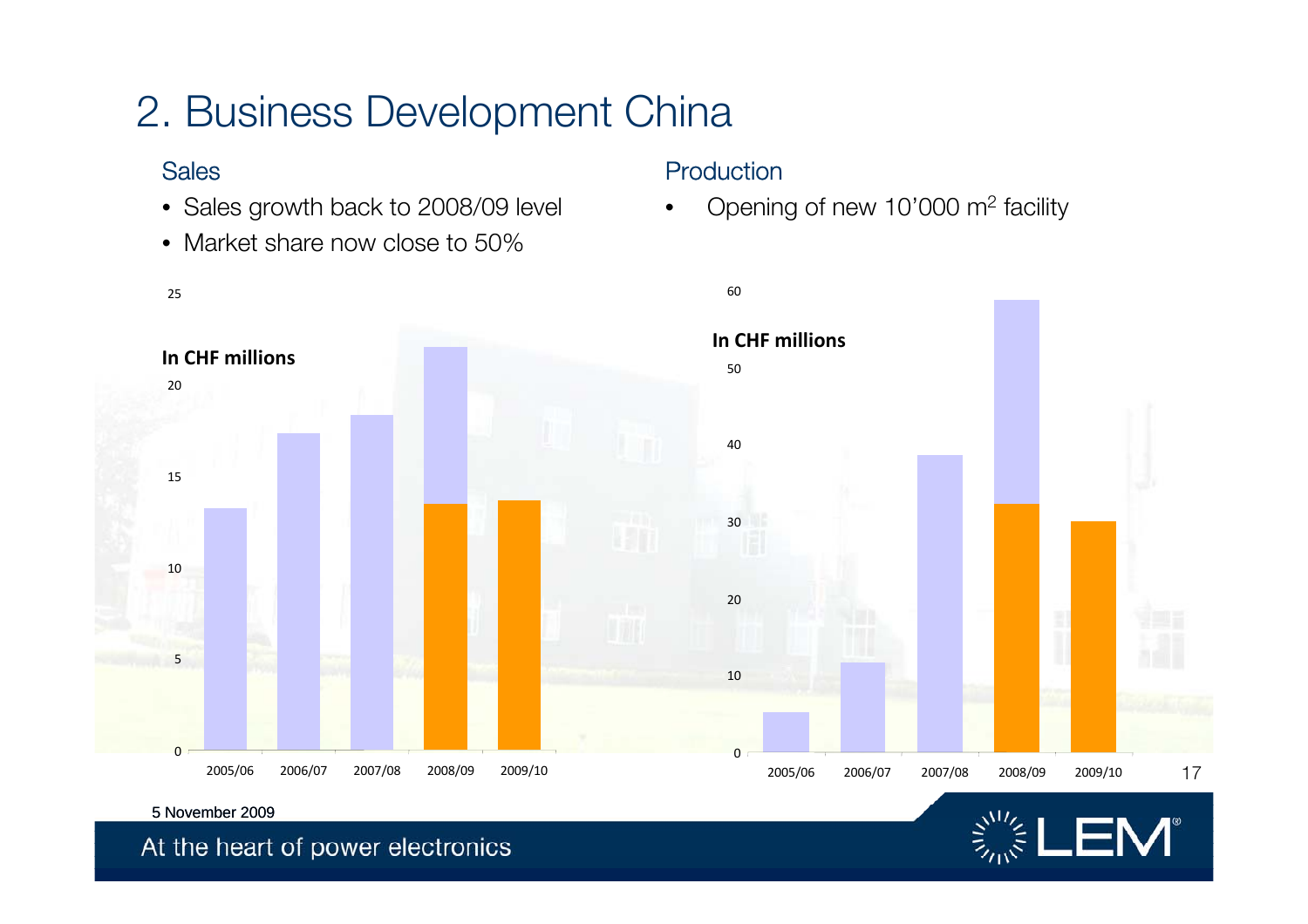### 2. Recession Management – Q2 Shows Upturn

| in CHF millions            | Q1      | Q2      | Q3      | Q4      | Q1      | Q2      |
|----------------------------|---------|---------|---------|---------|---------|---------|
|                            | 2008/09 | 2008/09 | 2008/09 | 2008/09 | 2009/10 | 2009/10 |
| Orders<br>received         | 58.1    | 53.3    | 39.2    | 34.4    | 36.4    | 47.1    |
| <b>Sales</b>               | 55.5    | 55.5    | 45.1    | 40.7    | 35.6    | 43.2    |
| Operational<br><b>EBIT</b> | 12.0    | 9.4     | 4.1     | 3.7     | 3.2     | 5.4     |

■ The recovery started in all 4 markets as of May 2009

ROS in Q2 2009/10 of +12.5%, leveraged by the higher sales volume

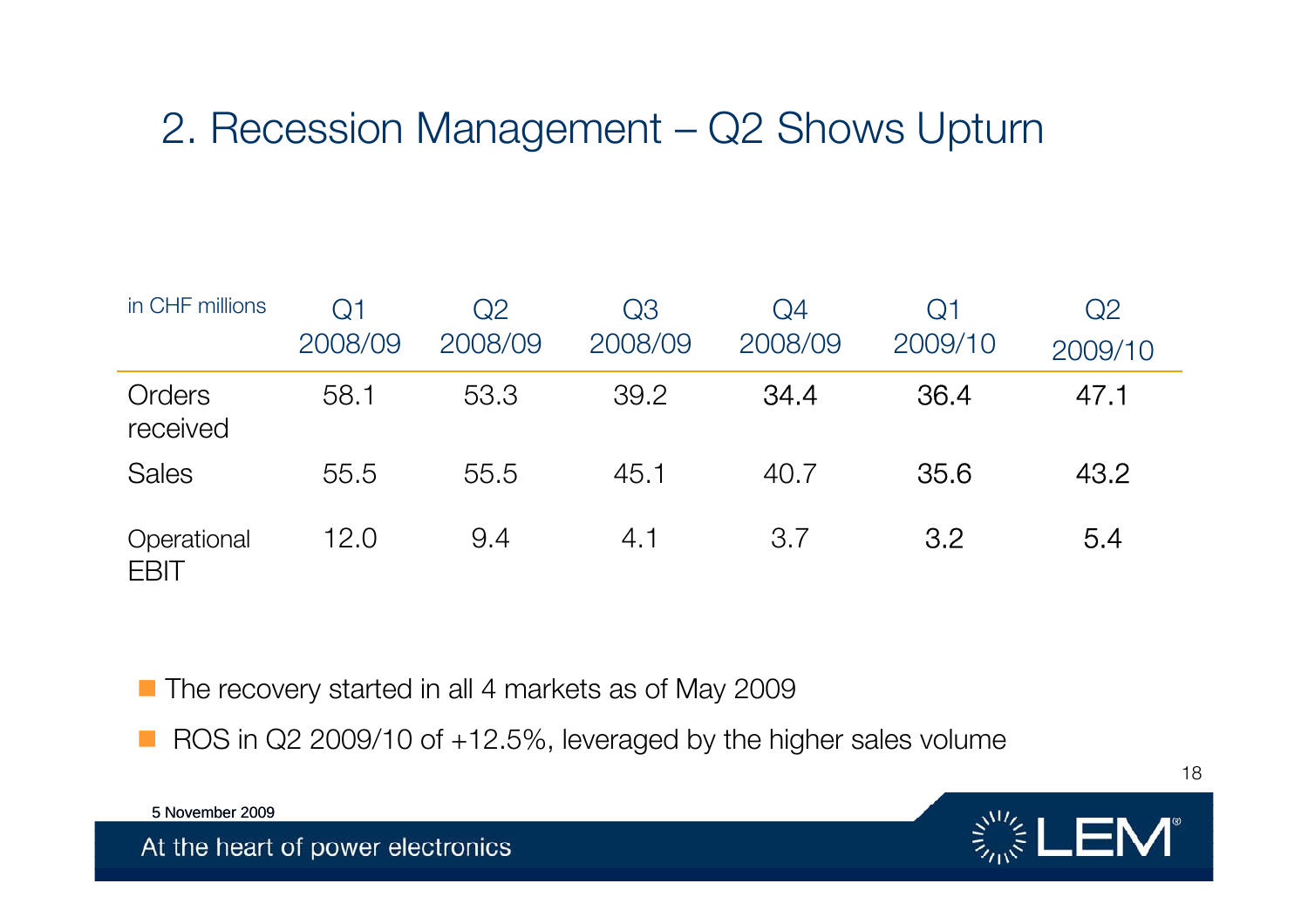### 2. Gross Margin and Operational EBIT Development



GM remains stable





5 November 2009 At the heart of power electronics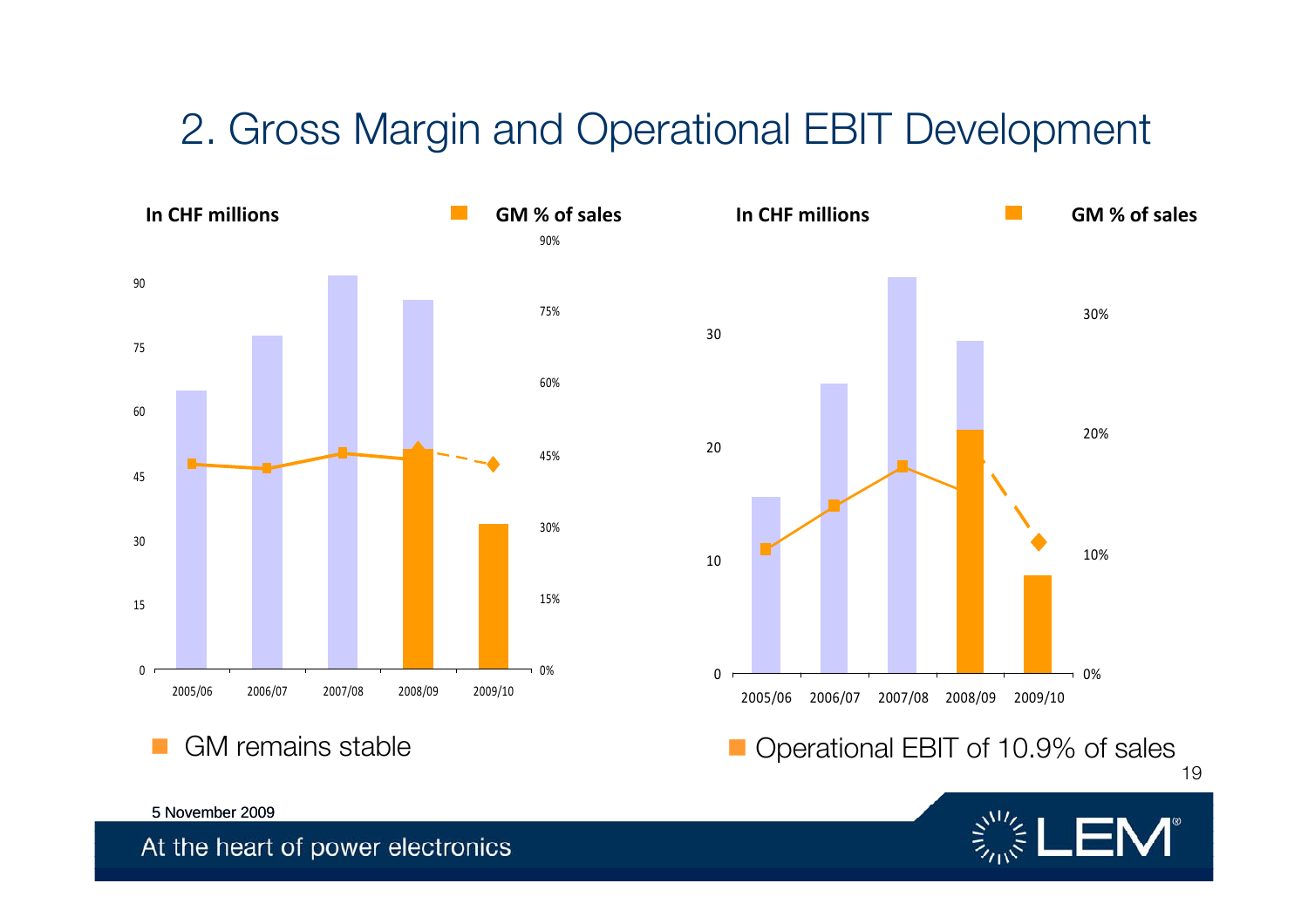# 3. Financial Review



 $\mathbf{E}^{\mathbf{W}}_{\mathbf{W}}\mathbf{E}^{\mathbf{W}}_{\mathbf{W}}=\mathbf{E}^{\mathbf{W}}_{\mathbf{W}}\mathbf{E}^{\mathbf{W}}_{\mathbf{W}}$ 

5 November 2009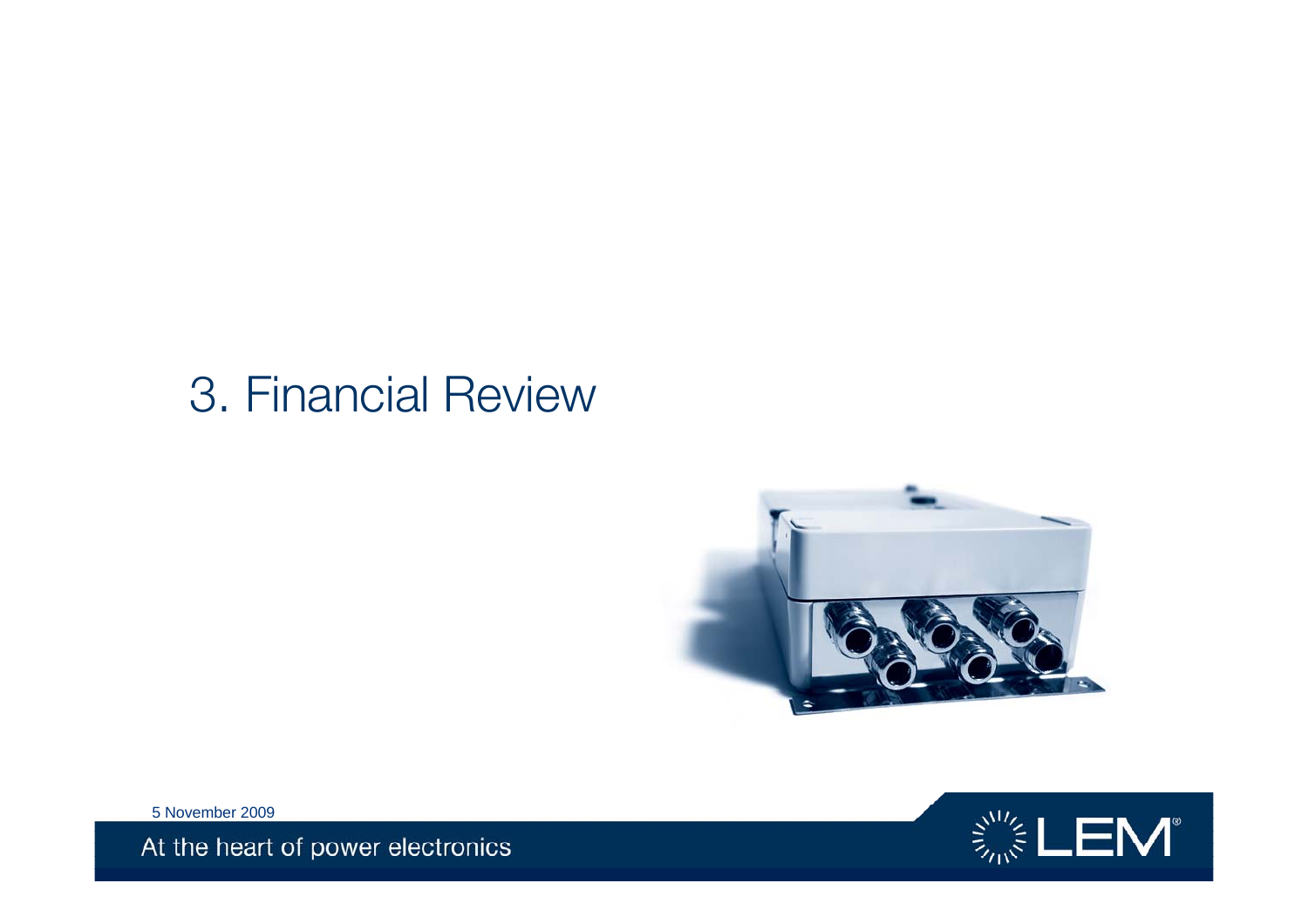# 3. Income Statement

| in CHF thousands           | H1<br>2008/09 | H1<br>2009/10 | Change<br>% | Q <sub>1</sub><br>2009/10 | Q2<br>2009/10 | Change<br>% |
|----------------------------|---------------|---------------|-------------|---------------------------|---------------|-------------|
| <b>Sales</b>               | 111'040       | 78'816        | $-29%$      | 35'644                    | 43'172        | $+21%$      |
| Gross margin %             | 45.9          | 42.7          |             | 42.4                      | 43.0          |             |
| SG&A                       | (29'646)      | (25'079)      |             | (11'932)                  | (13'147)      |             |
| <b>Operational EBIT*</b>   | 21'385        | 8'605         | $-60%$      | 3'187                     | 5'418         | $+70%$      |
| SOP costs                  | (102)         | (4'810)       |             | (4'312)                   | (497)         |             |
| <b>EBIT</b>                | 21'283        | 3'796         |             | (1'125)                   | 4'921         |             |
| Financial expense<br>(net) | 252           | (737)         |             | (233)                     | (504)         |             |
| Income taxes               | (5'541)       | (1'487)       |             | 71                        | (1'558)       |             |
| Net profit                 | 15'994        | 1'571         | $-90%$      | (1'286)                   | 2'857         | N/A         |

\* Before revaluation of provisions for the stock option plans

21Share price development from CHF 149.90 to CHF 260.00 resulted in an additional provision of CHF 4.8 million

5 November 2009

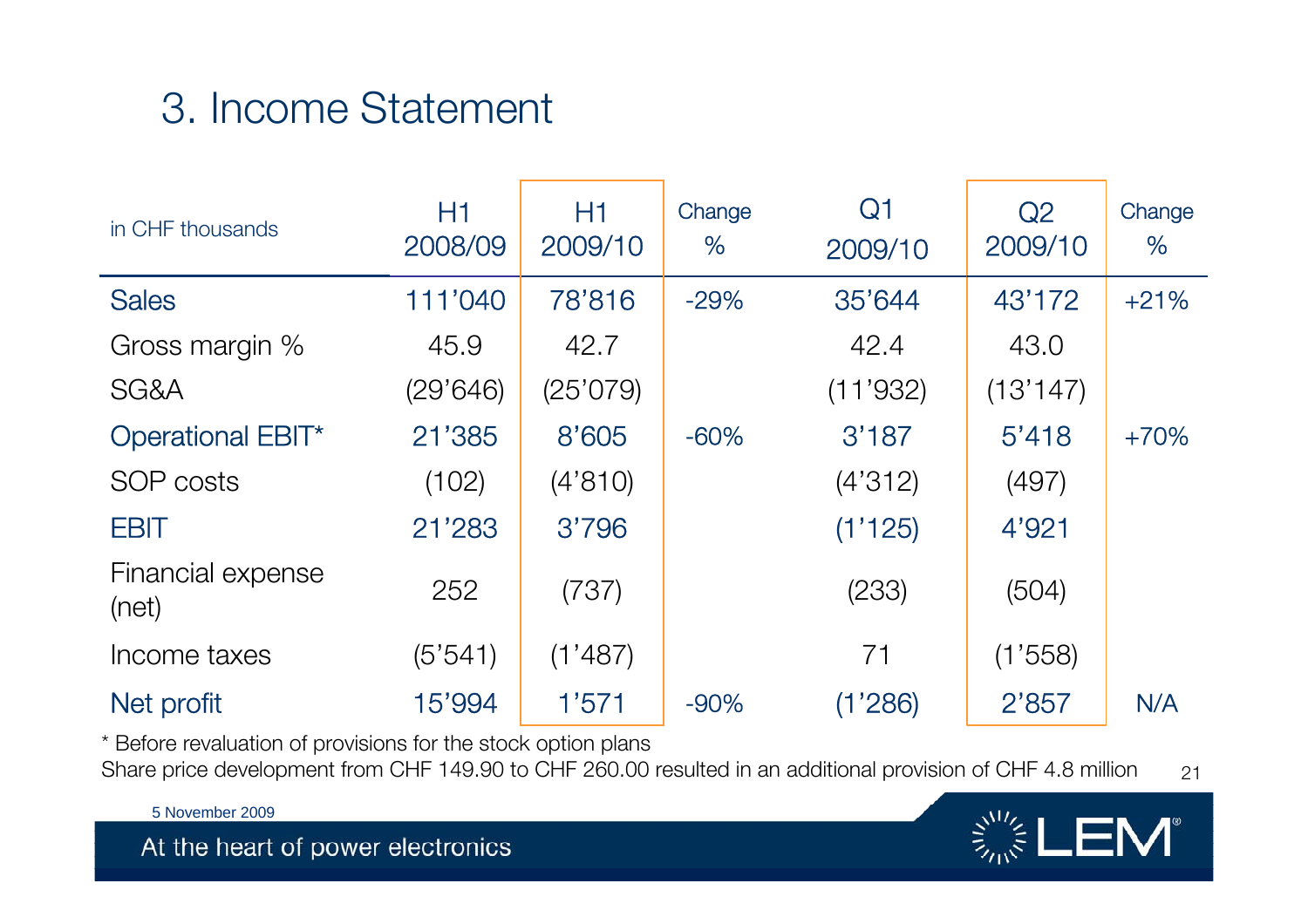# 3. Income Taxes & Financial Expense

|                    | $\Omega$ 1 | Q2            | H1          |
|--------------------|------------|---------------|-------------|
| In CHF thousands   | 2009/10    | 2009/10       | 2009/10     |
| <b>FBT</b>         | (1'357)    | 4'416         | 3'059       |
| Income taxes       | 71         | $(1'558)^{*}$ | $(1'487)^*$ |
| Effective tax rate | $(5.2\%)$  | 35.3%         | 48.6%       |

\* Including CHF 0.5 million provisions for withholding taxes on distributable dividends from prior years.

| <b>Financial Expense (net)</b>        | H1      | H1      |
|---------------------------------------|---------|---------|
| In CHF thousands                      | 2008/09 | 2009/10 |
| Financial expense + income            | (65)    | (143)   |
| Foreign exchange effect <sup>**</sup> | 317     | (594)   |
| Total                                 | 252     | (737)   |

\*\* The Foreign exchange effect is mainly the result of the devaluation of the USD and the CNY, i.e. the timing difference between booking a receivable/payable and its settlement.

22

 $\mathsf{EM}^*$ 

At the heart of power electronics

5 November 2009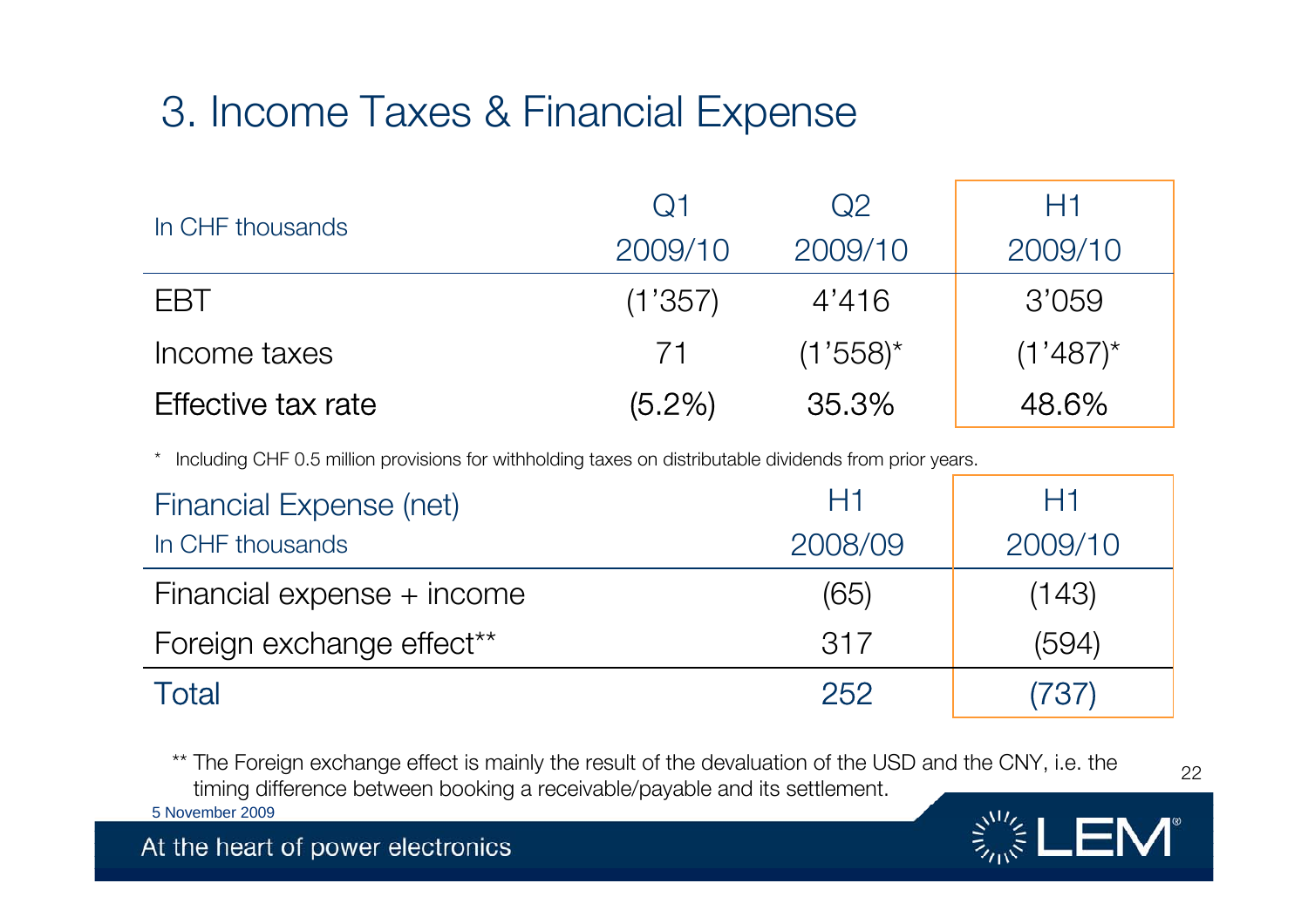### 3. Net Profit (including provision on SOP)



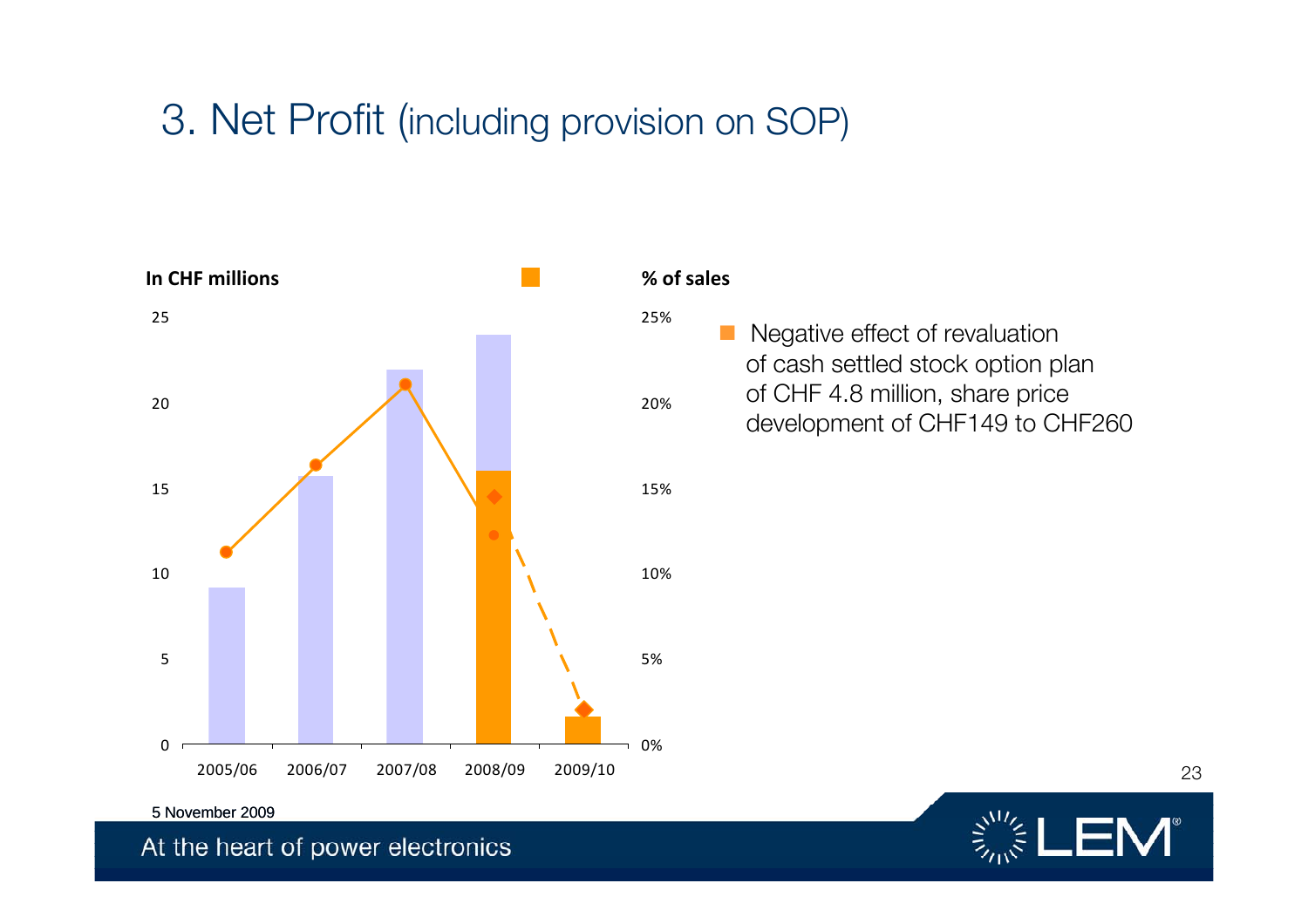### 3. Consolidated Balance Sheet

| In CHF thousands                  | 30.09.2008 | 31.03.2009 | 30.09.2009 |
|-----------------------------------|------------|------------|------------|
| Cash and cash equivalents         | 19'172     | 27'951     | 20'379     |
| Accounts receivable               | 49'442     | 31'920     | 36'237     |
| Other current assets              | 2'786      | 2'834      | 1'963      |
| <i><b>Inventories</b></i>         | 32'847     | 23'728     | 22'729     |
| Total non-current assets          | 26'960     | 29'778     | 36'978     |
| <b>Total assets</b>               | 131'207    | 116'211    | 118'286    |
| Accounts payable                  | 23'215     | 12'614     | 15'712     |
| Other short-term liabilities      | 27'797     | 16'187     | 27'479     |
| Total non-current liabilities     | 7'749      | 3'918      | 3'778      |
| Equity                            | 72'446     | 83'492     | 71'316     |
| <b>Total liability and equity</b> | 131'207    | 116'211    | 118'286    |
| Avg. net working capital % sales  | 20.7%      | 20.6%      | 15.7%      |
| <b>Inventory turns</b>            | 3.7        | 4.7        | 4.0        |
| <b>Equity ratio</b>               | 55%        | 72%        | 60%        |

5 November 2009



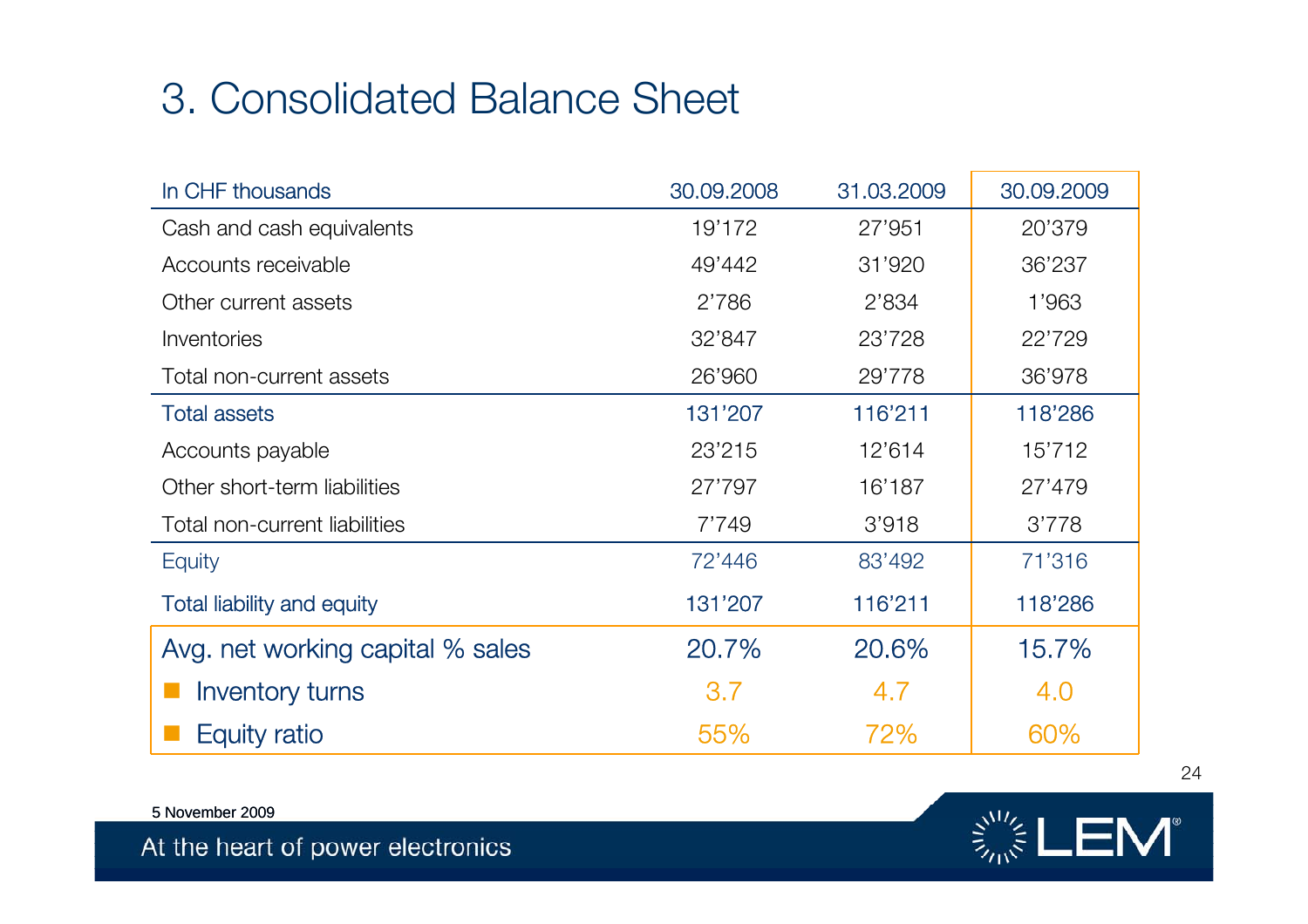### 3. Cash Flow Statement

| In CHF thousands                                                                          | H1<br>2008/09     | H1<br>2009/10     |
|-------------------------------------------------------------------------------------------|-------------------|-------------------|
| Net profit                                                                                | 15'994            | 1'571             |
| Non-cash items                                                                            | 3'293             | 2'177             |
| Cash flow before changes in NWC                                                           | 19'287            | 3'748             |
| Cash flow from changes in net working capital                                             | (8'007)           | 3'469             |
| Cash flow from operating activities                                                       | 11'280            | 7'217             |
| Cash flow from investing activities                                                       | (4'232)           | (10'542)          |
| Free cash flow                                                                            | 7'048             | (3'325)           |
| Cash flow from financing activities                                                       | (14'197)          | (3'760)           |
| Change in cash and cash equivalents<br>Cash and cash equivalents at the end of the period | (7'150)<br>19'172 | (7'085)<br>20'379 |
| * Including LEM Danfysik acquisition of CHF 7.4 million                                   |                   | 25                |
| 5 November 2009<br>At the heart of power electronics                                      |                   |                   |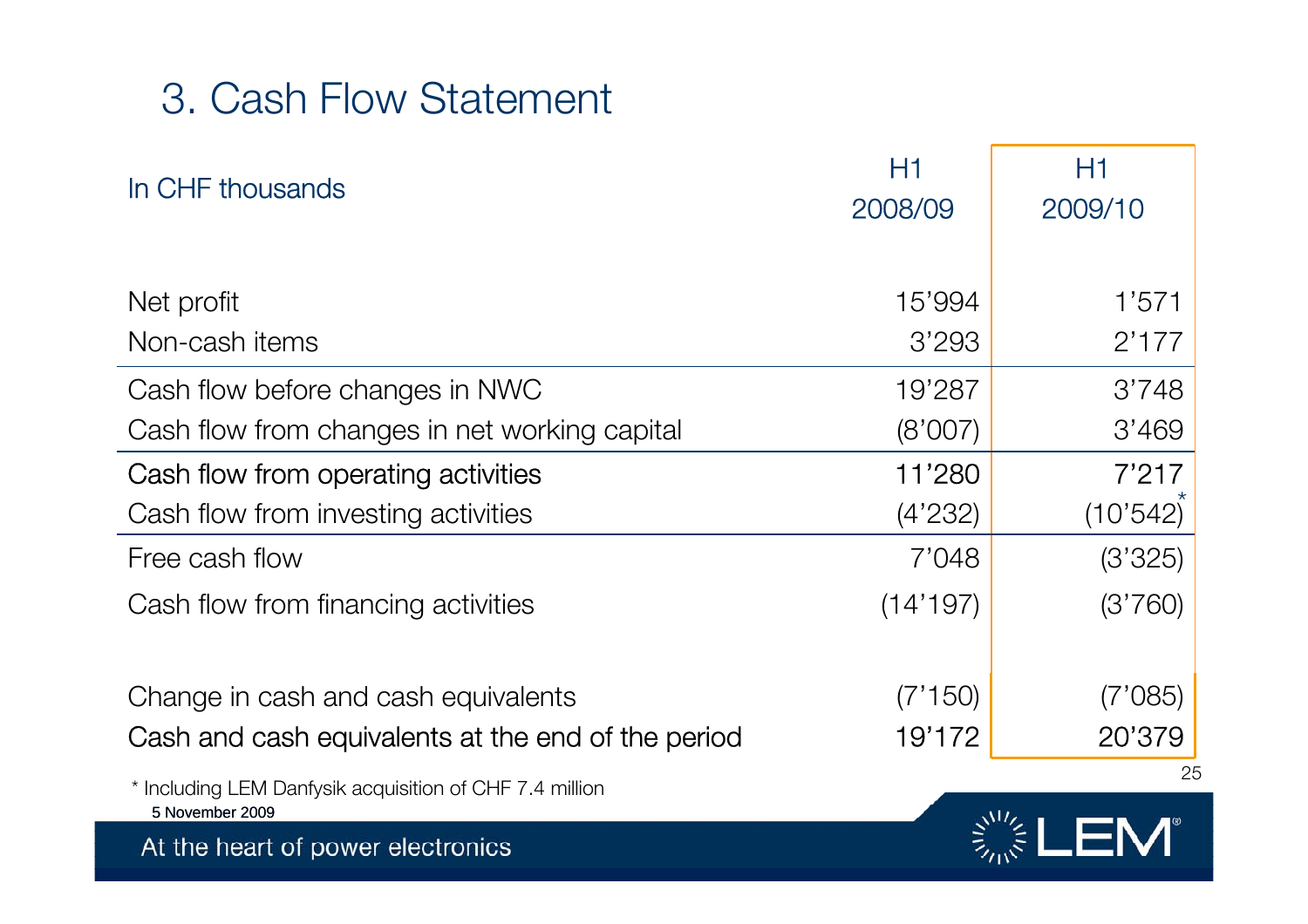

### 4. Outlook

5 November 2009 At the heart of power electronics

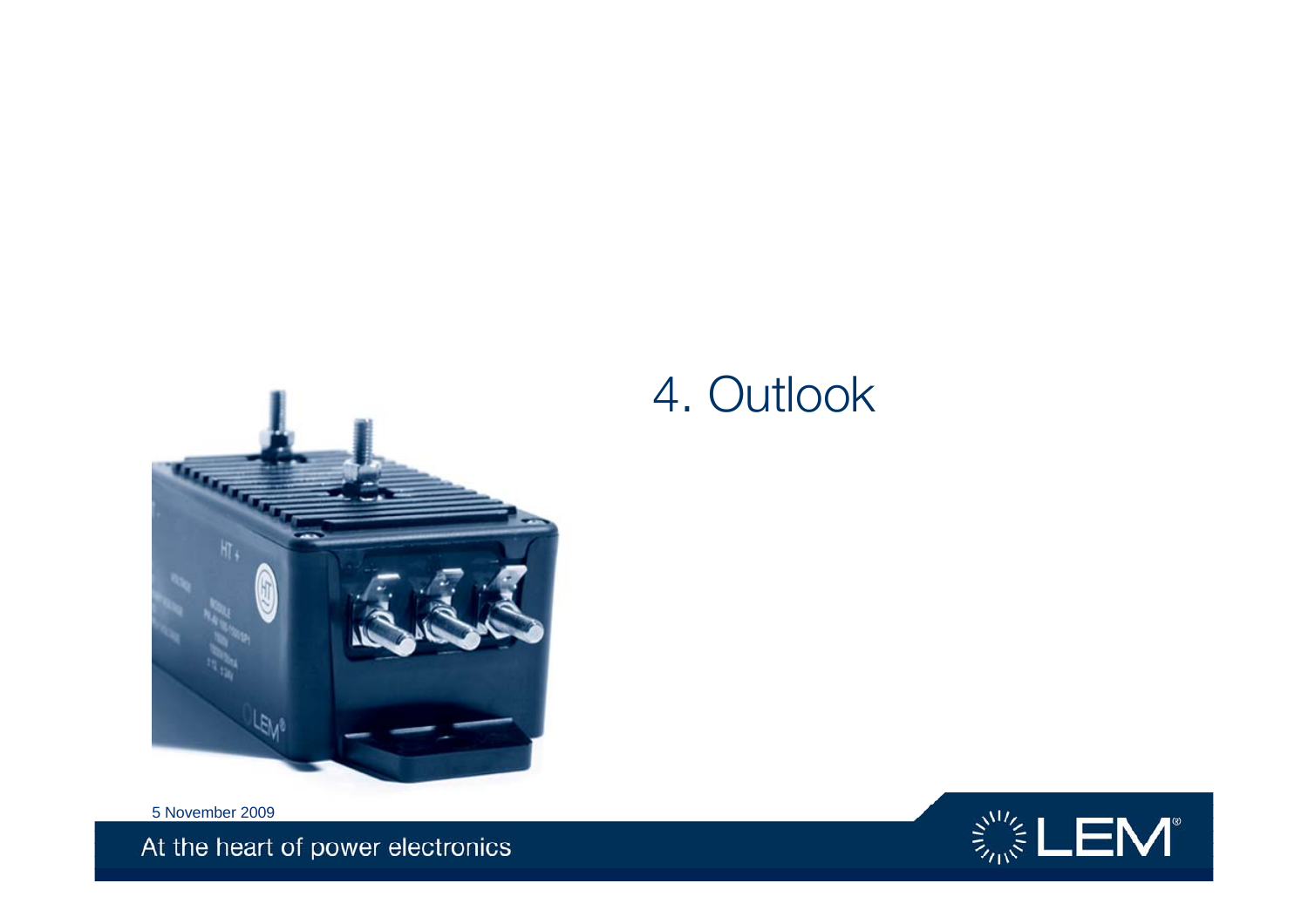### 4. Market Factors and Strategy



The strategic drivers for our business remain intact:

- •Need for more energy and renewable energy
- • Need for reliable energy, more controls and standby battery management
- $\bullet$  Need for better energy efficiencies, increasing demand for more efficient motor controls
- • Need for more mobility, public transport and automotive with a shift to energy friendly solutions



5 November 2009

At the heart of power electronics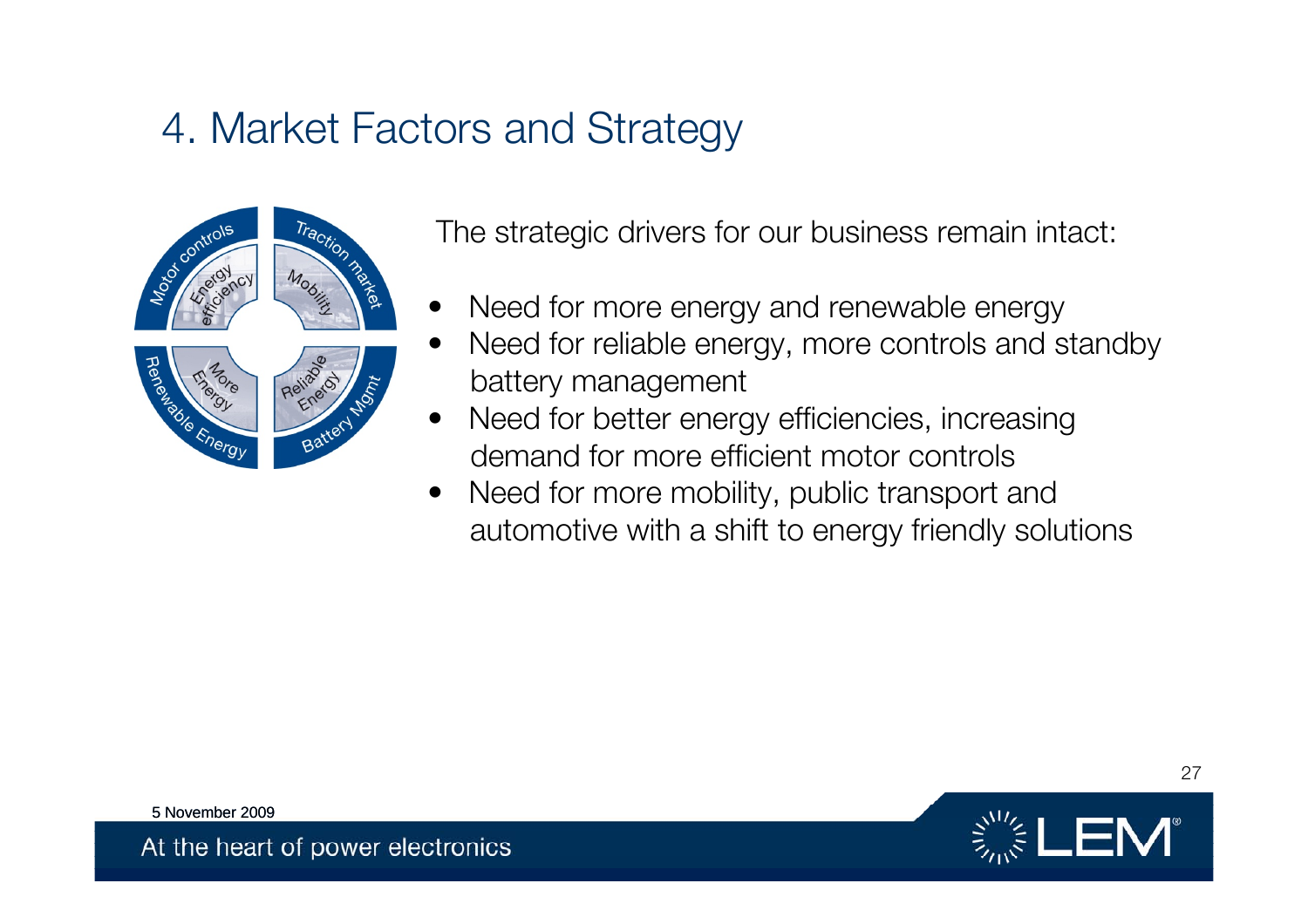### 4. Outlook

- We will maintain our focus on cost control and operational priorities
- We will continue our investments in the new businesses, including the fast integration of LEM Danfysik
- All 4 markets will benefit from the upturn, Traction market maybe to a lesser extent
- Sales for the year of about CHF 170 to 180 million



5 November 2009